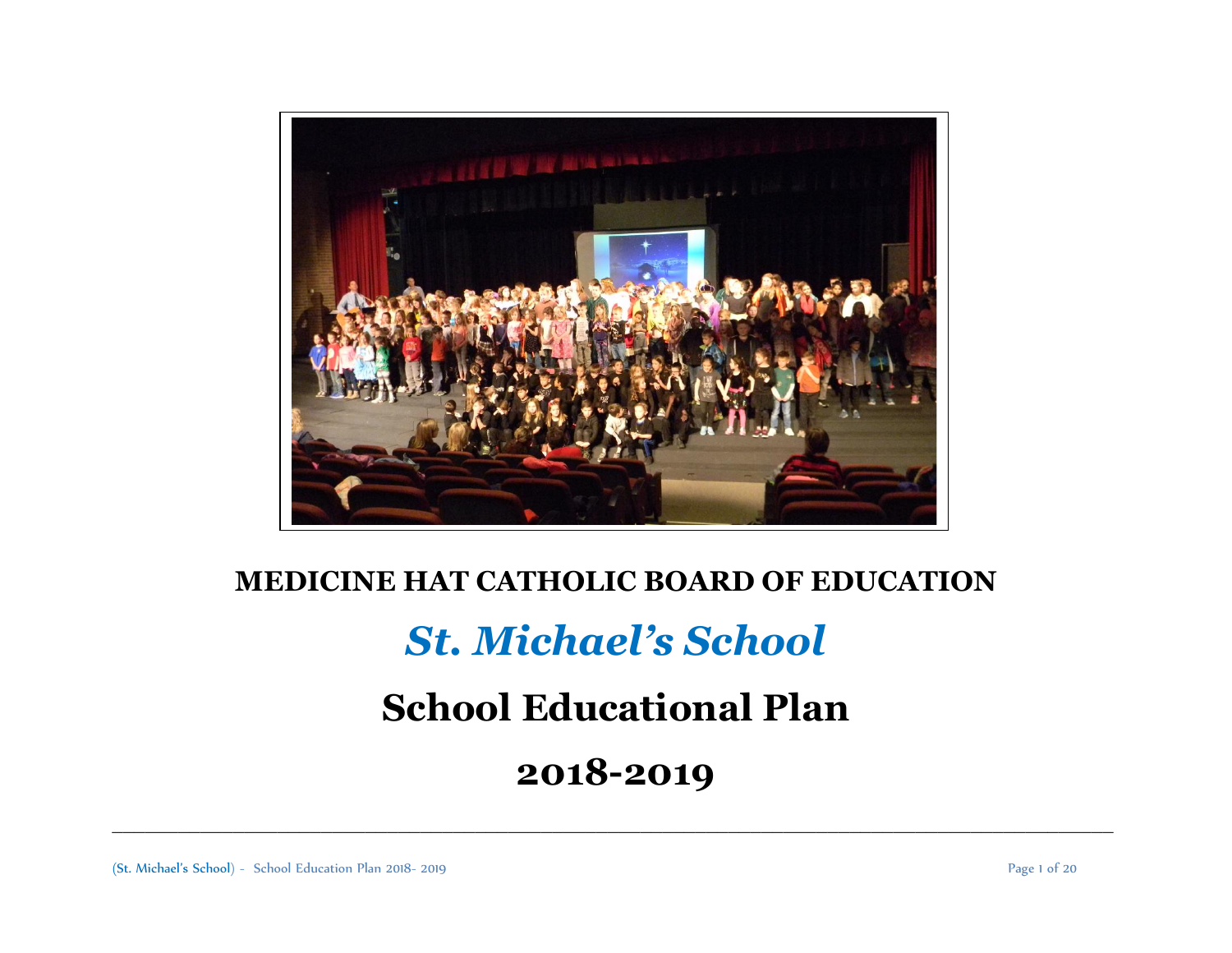# *St. Michael's School*



# **DISTRICT PHILOSOPHY**

#### **Our Mission**

In partnership with family, Church and community, we provide Catholic Education of the highest quality to our students.

#### **Our Vision**

A Gospel-centered community committed to:

- Learning excellence
- Christian service
- Living Christ

#### **Our Motto**

*Showing the Face of Christ to All.*

#### **Our Values**

We believe that Catholic education is a ministry that is at the heart of the Church. In our ministry, we value and celebrate:

Teaching and living our Catholic faith. Our Catholic traditions. Our ability to offer a full range of educational programs for all students. The uniqueness of each child (that each child is special).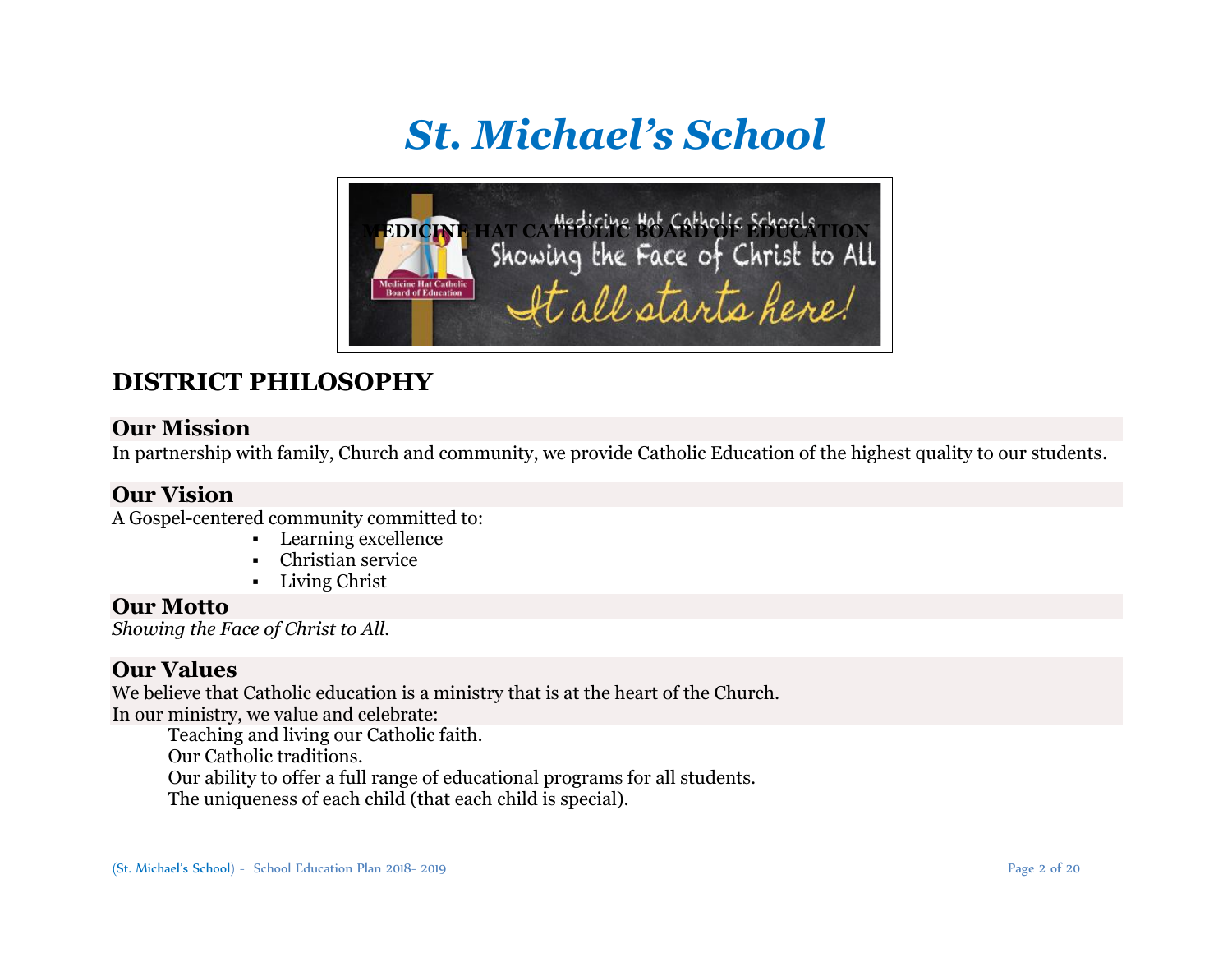## **Principal's Message: Mr. Ron Blackmer**



St. Michael's School is the designated fine arts focus elementary school within the Medicine Hat Catholic Board of Education. This year we mark our 28th year as a fine arts focus school and our 53th year as part of Medicine Hat Catholic! Students at St. Michael's enjoy increased opportunities to learn through the fine arts in the areas of music, drama, visual arts and dramatic movement. We are extremely proud of this heritage and look forward to many more years in offering Catholic Education through the arts.

St. Michael's School offers an education based on the traditions of our Catholic faith that is both a preparation for life and a way of living out the Gospel message in all that we do. Catholic Education provides for the physical, intellectual, emotional and spiritual development of every child. Special emphasis on the fine arts and their integration throughout the curriculum develops creativity and personal initiative, growth in self-esteem and encourages a desire for life-long learning. Co-operation among families, school staff and our parishes within St. Michael's community is demonstrated by a commitment to the school mission.

## **School Profile**

St. Michael's school opened its doors to students in 1965. In 1968 the addition of a gym and east wing was constructed. Further expansion included the completion of our drama facility and one classroom in September 2000. In 2010 two new modular classrooms were added to the east wing and another in 2012 to accommodate our increased enrollment. St. Michael's is the designated school for students from NW Crescent Heights, areas of NE Crescent Heights, Riverside and Redcliff. Currently our school has a population of 178 students from kindergarten to grade six with an additional 26 students enrolled in our Early Learning Program. In addition to our instructional hours, St. Michael's offers an Out of School Care Program, with before and after school hours which is housed in our school gymnasium and stage area.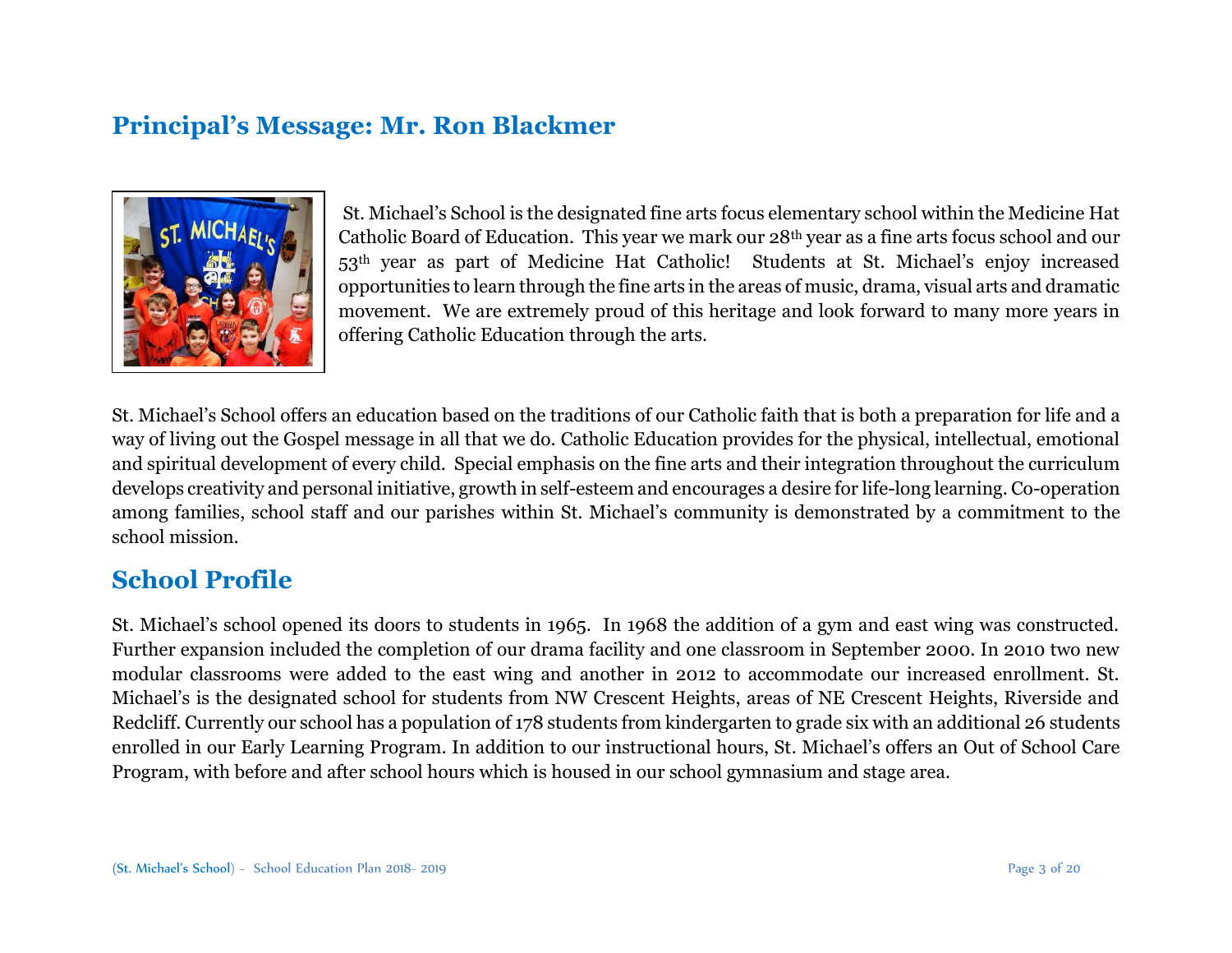| Grade                   | 2018- | $2017 -$ | $2016 -$ | $2015 -$  | 2014- | $2013 -$ | $2012 -$ | $2011 -$  | 2010- | 2009-     |
|-------------------------|-------|----------|----------|-----------|-------|----------|----------|-----------|-------|-----------|
|                         | 19    | 18       | 17       | <b>16</b> | 15    | 14       | 13       | <b>12</b> | 11    | <b>10</b> |
| K                       | 31    | 23       | 23       | 26        | 34    | 34       | 22       | 38        | 35    | 32        |
| $\mathbf 1$             | 19    | 24       | 21       | 32        | 27    | 25       | 39       | 26        | 38    | 33        |
| $\overline{2}$          | 25    | 20       | 30       | 30        | 25    | 29       | 26       | 34        | 27    | 26        |
| $\overline{\mathbf{3}}$ | 28    | 31       | 25       | 24        | 30    | 20       | 31       | 31        | 33    | 27        |
| 4                       | 28    | 24       | 25       | 28        | 22    | 28       | 35       | 30        | 31    | 30        |
| 5                       | 27    | 23       | 29       | 25        | 32    | 32       | 30       | 34        | 33    | 28        |
| 6                       | 20    | 31       | 24       | 30        | 33    | 24       | 32       | 28        | 33    | $\bf{0}$  |
| <b>Total</b>            | 178   | 176      | 177      | 195       | 203   | 192      | 215      | 221       | 230   | 176       |

# **St. Michael's School: Enrolment Trends**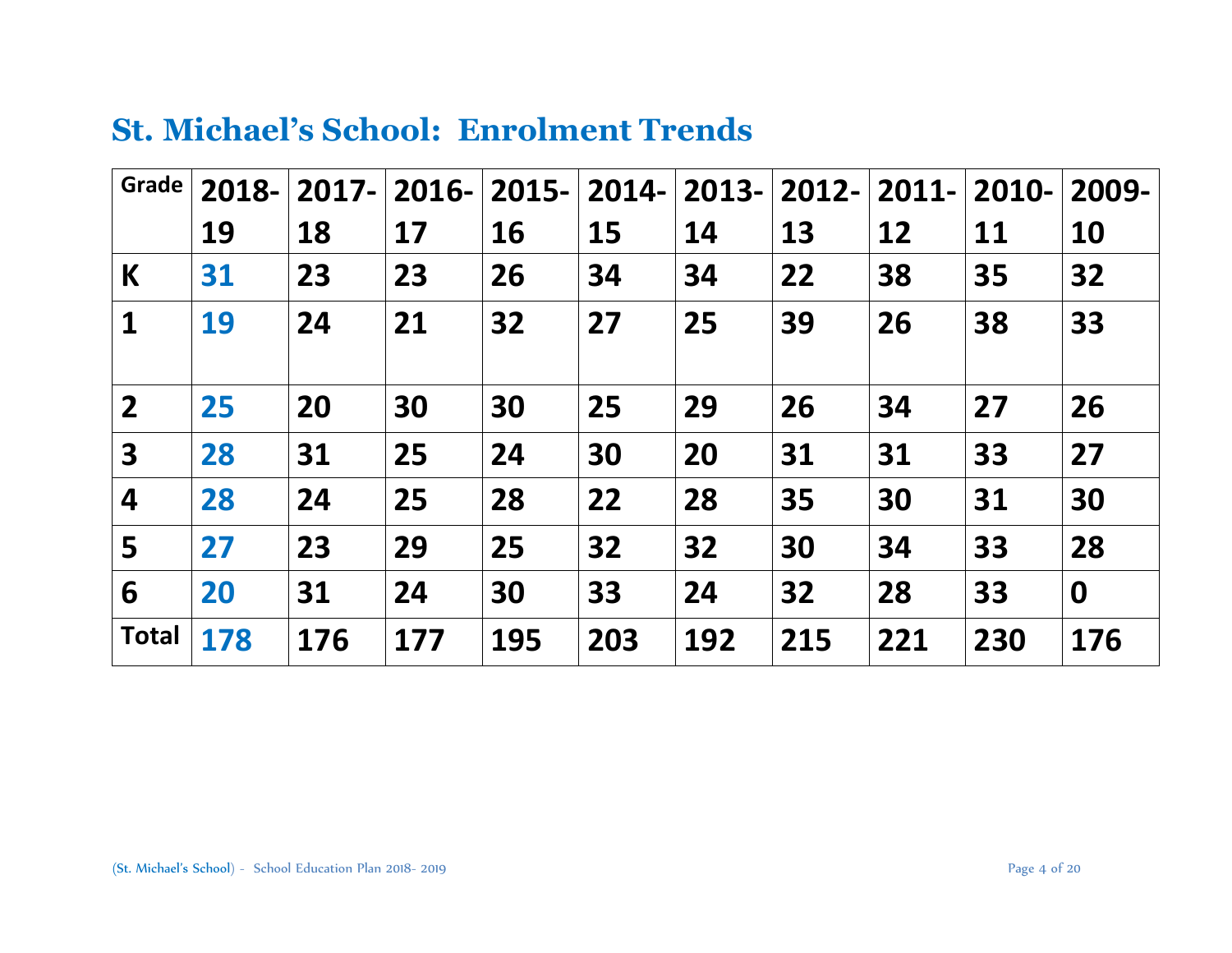## **Why a School Education Plan?**

Continuous improvement is an expectation within our schools. Planning and reporting processes at the school level are essential for focusing efforts to improve the quality of education provided to students. Each year schools complete an annual plan. School plans focus on the strategic priorities of the District and align with the Provincial Annual Education Results Report (AERR).

The Medicine Hat Catholic Board of Education held a Strategic Planning session. The Strategic Planning session provided an opportunity for stakeholders to review the vision, mission, values, and to articulate the strategic priorities for the district. Representatives from stakeholder groups included trustees, senior administration, central office staff, and school based administration.

Based on the responses, the stakeholder groups brainstormed possible themes. The information collected was used to develop *District Strategic Priorities*. The Strategic Priorities are the focus for the MHCBE 3 year plan (**2018-2021**) and for *School Based Annual Plans* for the **2018-2019** school year.

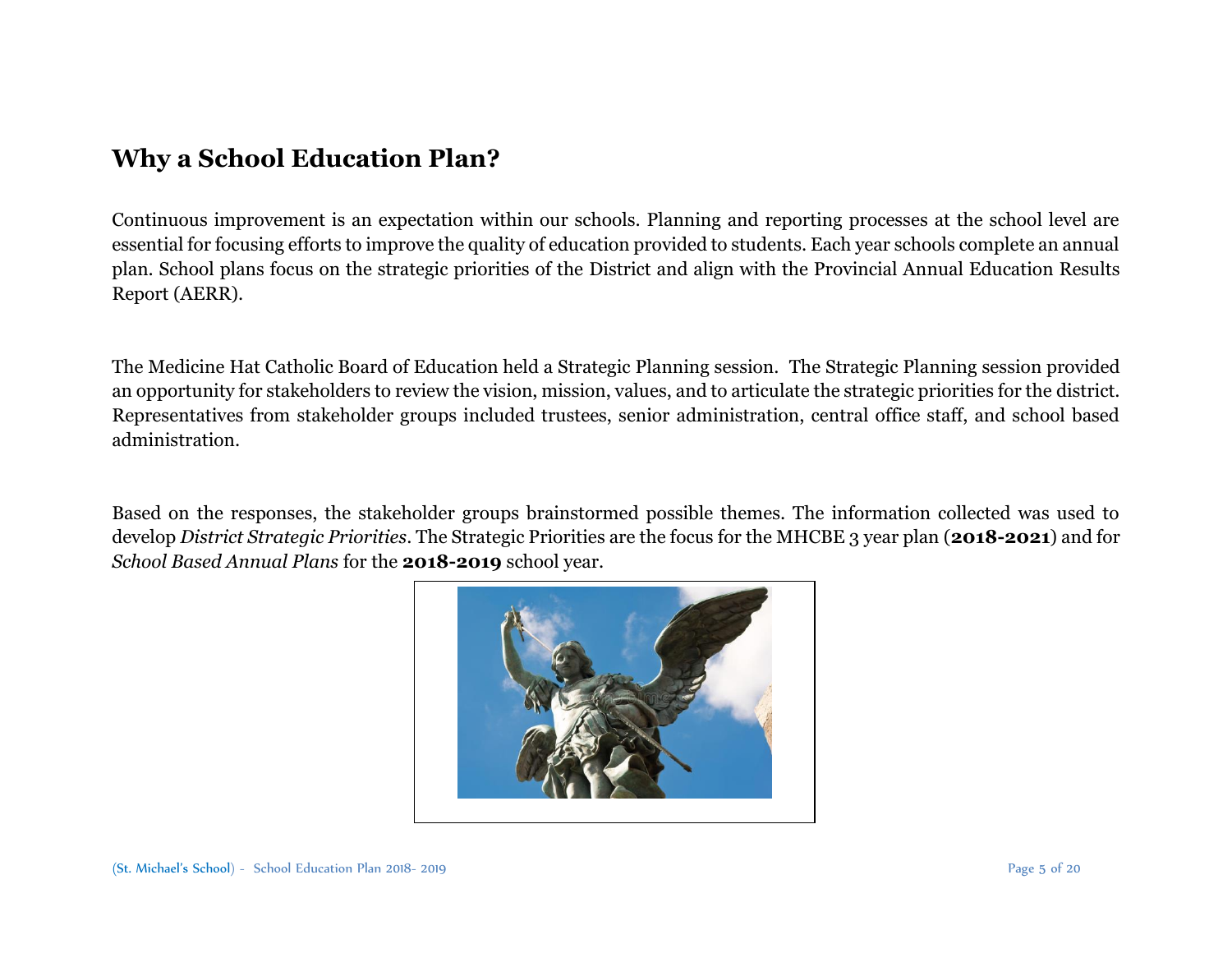## **Developing our Priorities for the School Education Plan**

The District priorities for 2018-2019 focuses on **OUR FAITH,** to enhance our Catholic identity. Ensure every student is successful through **LITERACY AND NUMERACY**. Support student learning through the use of **TECHNOLOGY**. Provide a **CONTINUUM OF SUPPORT** for the **MENTAL HEALTH** and wellbeing for students, parents & staff in a welcoming, caring, respectful and safe learning environment. To foster **MEANINGFUL PARENT INVOLVMENT** and **STAKEHOLDER** 

**COMMUNICATION**, effective and meaningful communication to all stakeholders and **PLANNING,** developing a long term facility plan on the effective use of schools.

Each priority includes strategies for implementation at the District and school level and provides outcomes for *what success looks like.* Working together, in partnership, the priorities will become achievable.

The Medicine Hat Board of Trustees is committed to strategic planning as a systematic process for developing a long term vision that engages stakeholders in meeting the needs of all students who attend the Medicine Hat Catholic School District.

# Faith Technology<br>LiteracyNumeracy<br>MentalHealthSupport Parentlnvolvement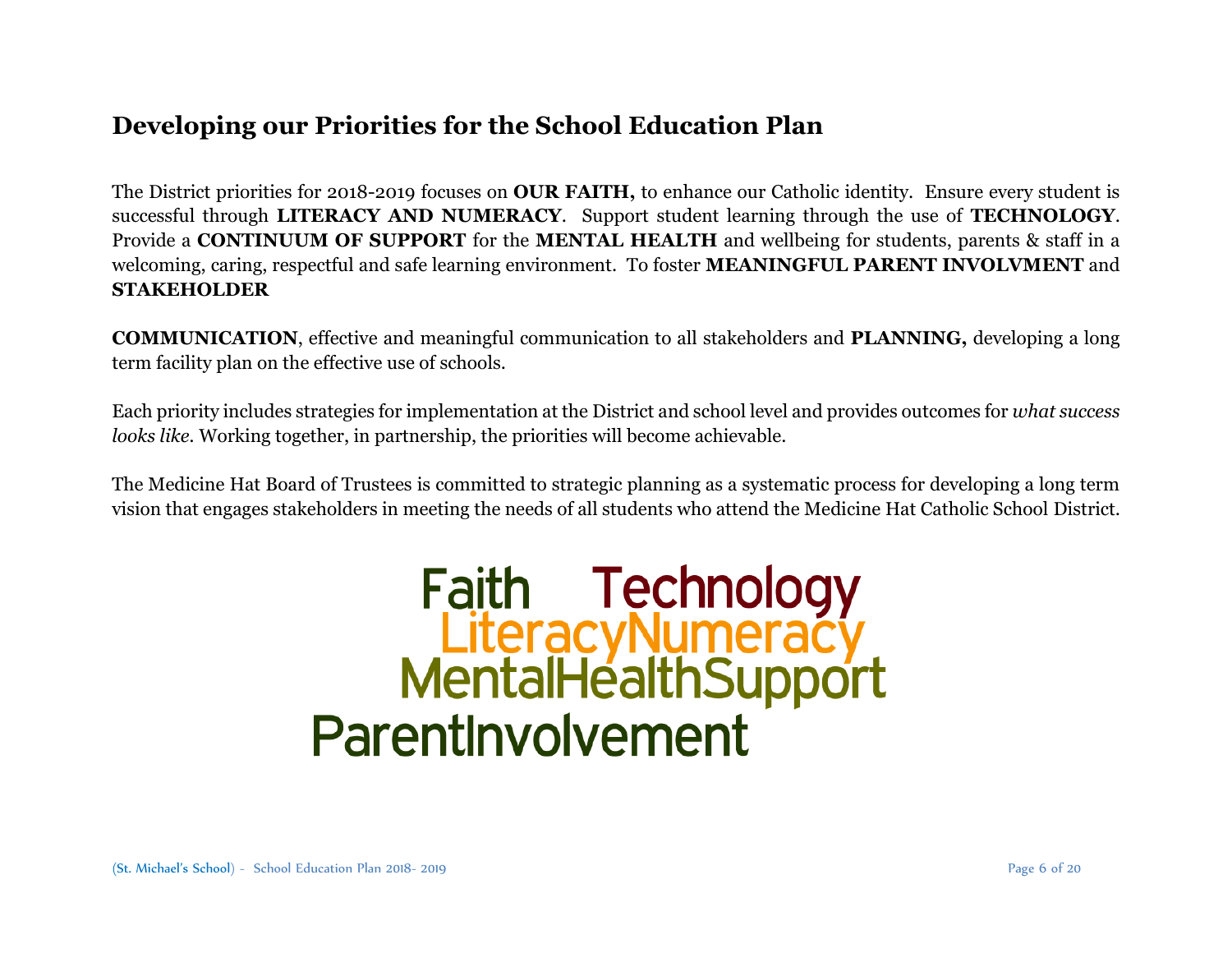

## **District & School**

**Strategic Priority #1 To enhance our Catholic Identity.** District Goal: Enhancement of Catholic Education.



 **Grade Three Science** 

#### **Strategic Priority #2**

#### **To foster meaningful parent involvement and stakeholder engagement.**

**\***Outcome One: Alberta Students are Successful.

**\***Outcome Two: Alberta's education system supports First Nations, Métis and Inuit students' success.

**\***Outcome Three: Alberta's education system respects diversity and promotes inclusion.

**\***Outcome Five: Alberta's education system is well governed and managed.

#### **Strategic Priority #3**

#### **To develop a Literacy and Numeracy Initiative to ensure every student is successful.**

**\***Outcome One: Alberta Students are Successful.

**\***Outcome Two: Alberta's education system supports First Nations, Métis and Inuit students' success.

#### **Strategic Priority #4**

#### **To develop a vision for the use of technology to support student learning.**

**\***Outcome Four: Alberta has excellent teachers, school leaders, and school authority leaders.

#### **Strategic Priority #5**

#### **To provide a continuum of support for the mental health and well-being of parents, students, and staff in a welcoming, caring, respectful and safe learning environment.**

\*Outcome One: Alberta Students are Successful.

**\***Outcome Three: Alberta's education system respects diversity and promotes inclusion

**\***Outcome Four: Alberta has excellent teachers, school leaders, and school authority leaders.

#### **\*Annual Education Results Report (AERR) Outcomes**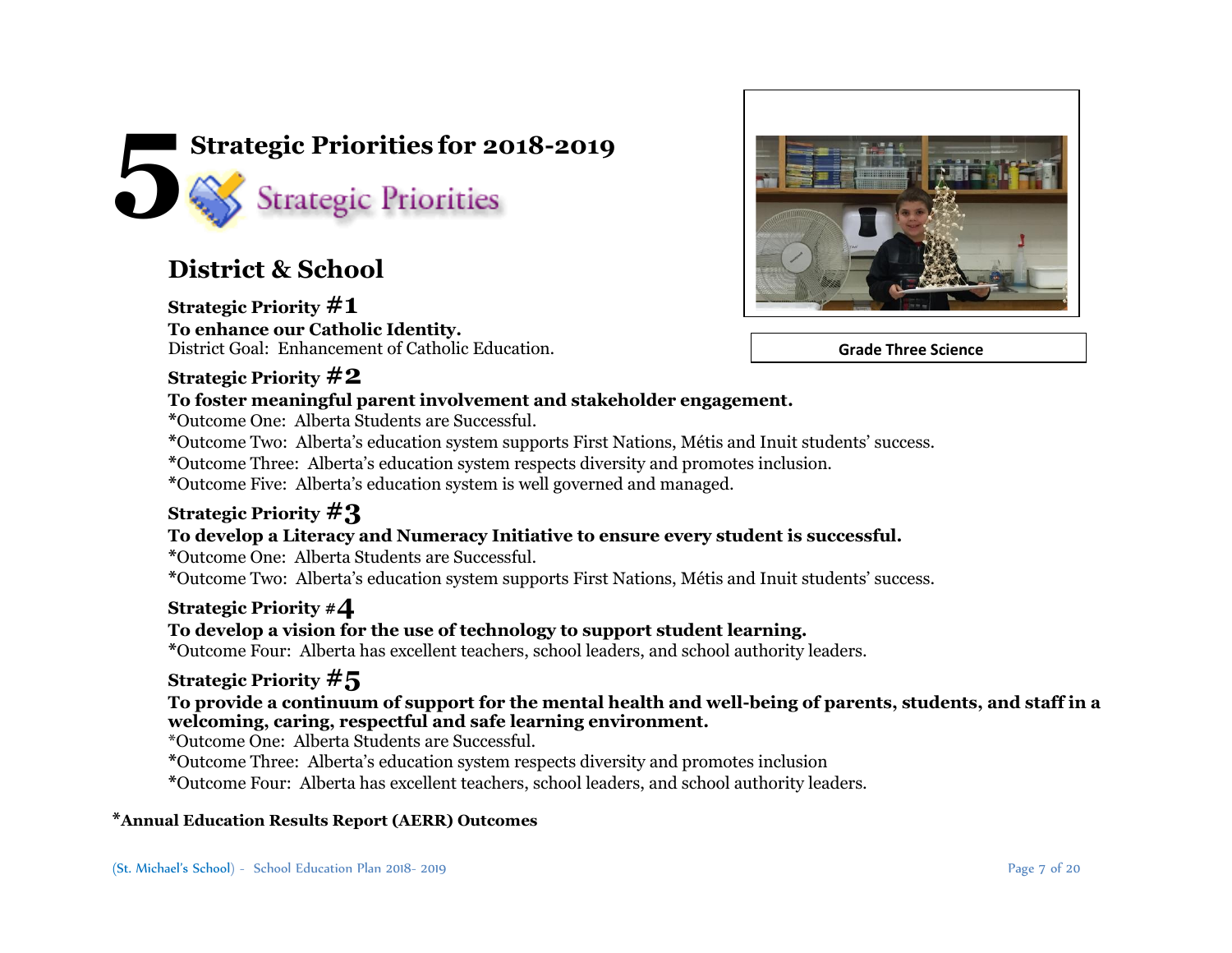#### **Priority 1 – WHAT THE DISTRICT WILL DO**

#### **Strategic Priority #1 To enhance our Catholic Identity District Goal – The Enhancement of Catholic Education**

|     |                                                                                                                                 | <b>Indicators of Success</b>                                                                                                                                                                                       |
|-----|---------------------------------------------------------------------------------------------------------------------------------|--------------------------------------------------------------------------------------------------------------------------------------------------------------------------------------------------------------------|
|     | <b>District Strategies</b>                                                                                                      |                                                                                                                                                                                                                    |
| 1.  | Continue to foster the Parish-School relations that were implemented in the previous                                            | Two administrators on each parish council communicating with all stakeholders.                                                                                                                                     |
|     | year by having two administrators become/continue as a parish council member at                                                 |                                                                                                                                                                                                                    |
|     | each of the parishes.                                                                                                           |                                                                                                                                                                                                                    |
| 2.  | Hire a chaplain for our High School and Junior Highs to foster a climate of living faith in                                     | Increased student engagement and participation of staff and students in liturgies, masses, service                                                                                                                 |
|     | our entire school communities.                                                                                                  | projects, etc. focusing on living our faith                                                                                                                                                                        |
| 3.  | Encourage staff in our division to access PD opportunities in regards to faith with our                                         | More staff enrolling in faith courses online                                                                                                                                                                       |
|     | links to advanced education sites on our website and in our parish run RCIA programs                                            |                                                                                                                                                                                                                    |
| 4.  | Celebrate the parish/school community's relationships                                                                           | November 4 <sup>th</sup> – Catholic Education Sunday – share a video and a message from trustees at all masses. Give                                                                                               |
|     |                                                                                                                                 | a division highlight sheet to parishes during World Catholic Education Week in May.                                                                                                                                |
| 5.  | Religious Coordinator facilitates social justice projects for various grades.                                                   | Grade 1: Birthday Bags (Women's Shelter) Grade 2: Baby Bundle We Care Kits (Pregnancy and Support                                                                                                                  |
|     |                                                                                                                                 | Centre) Grade 3: Care packages for the homeless                                                                                                                                                                    |
|     |                                                                                                                                 | Upper elementary/junior/high school- Feeding the less fortunate. Help support school initiated projects.                                                                                                           |
|     |                                                                                                                                 | Summary sheet of the social justice projects will be completed.                                                                                                                                                    |
| 6.  | District Faith Day: These things I have spoken to you, that my joy may be in you, and that<br>your joy may be full" (John15:11) | Staff feel renewed and empowered in their vocation as an employee in Medicine Hat Catholic that we can<br>lead our young people and ourselves to experience the joy we encounter in Christ. Survey staff about the |
|     |                                                                                                                                 | day.                                                                                                                                                                                                               |
| 7.  | Celebrate nominees for Excellence in Catholic Teaching and provide financial support                                            | One teacher will be selected as the successful recipient of Excellence in Catholic Teaching. Three                                                                                                                 |
|     | for attendees of SPICE                                                                                                          | teachers/administrators are provided financial assistance from the Education foundation (standing item)                                                                                                            |
| 8.  | Dedicated support for our new Religion programs                                                                                 | Grade level PLC meetings to support implementation of grade 5 curriculum. A full day workshop to be                                                                                                                |
|     |                                                                                                                                 | held in the spring for grade 6 teachers in anticipation of implementation of the new curriculum using print                                                                                                        |
|     |                                                                                                                                 | and digital resources.                                                                                                                                                                                             |
|     | Staff gather to celebrate a district-wide Mass twice a year.                                                                    | A district wide Mass held on August 31 and March 29.                                                                                                                                                               |
| 10. | A web portal with resources to support faith in the home, school, and parish will be                                            | Grades 1-5 parents access a variety of resources that connect the home, school, and parish. District web                                                                                                           |
|     | posted on school websites.                                                                                                      | page contains links to numerous Catholic resources to support and nurture the faith of staff.                                                                                                                      |
| 11. | Highlight each school's involvement in service projects and provide the parish                                                  | Each month one school will be featured in the parish bulletins and announcements.                                                                                                                                  |
|     | community with opportunities to participate and connect with the schools.                                                       | Each parish priest shares a message in school newsletters about themselves and/or the parish community.                                                                                                            |
| 12. | Bible Liturgy for all grade 4 students at Holy Family Parish on September 27th.                                                 | Students are more aware of the bible and the contents and how to use it in their daily life as the living                                                                                                          |
|     | Schools are encouraged to invite parents to the Liturgy. Each grade 4 students                                                  | word.                                                                                                                                                                                                              |
|     | receives a Bible blessed by the parish priests/deacons. Bibles are purchased with                                               |                                                                                                                                                                                                                    |
|     | funds donated by the parish community on Catholic Education Sunday.                                                             |                                                                                                                                                                                                                    |
| 13. | Focus on the concepts of building church and being witnesses to the church with                                                 | Grade 5 and 6 retreats that connect to the religious education curriculum will be held at Holy Family Parish                                                                                                       |
|     | students in our local parishes.                                                                                                 | and St. Patrick's Parish. Students will join the parish community in a Eucharistic celebration. Volunteers                                                                                                         |
|     |                                                                                                                                 | from the parish help with the retreat. The retreat will be followed by an evaluation to ensure that it is                                                                                                          |
|     |                                                                                                                                 | successful.                                                                                                                                                                                                        |
| 14. | Full-day school retreats will provide students and staff with opportunities to connect                                          | Retreats offered at every grade level through the year. Survey by staff and students at the end of the                                                                                                             |
|     | with God through prayer, music, and games.                                                                                      | retreats.                                                                                                                                                                                                          |
| 15. | Support for our newly hired teachers through Faith Formation sessions held four times                                           | New teachers feel confident in sharing their faith and curriculum with their students                                                                                                                              |
|     | throughout the year.                                                                                                            |                                                                                                                                                                                                                    |
| 16. | Work with schools to provide visible symbols of our faith to enhance our identity.                                              | Clear visible representation of our faith in all schools.                                                                                                                                                          |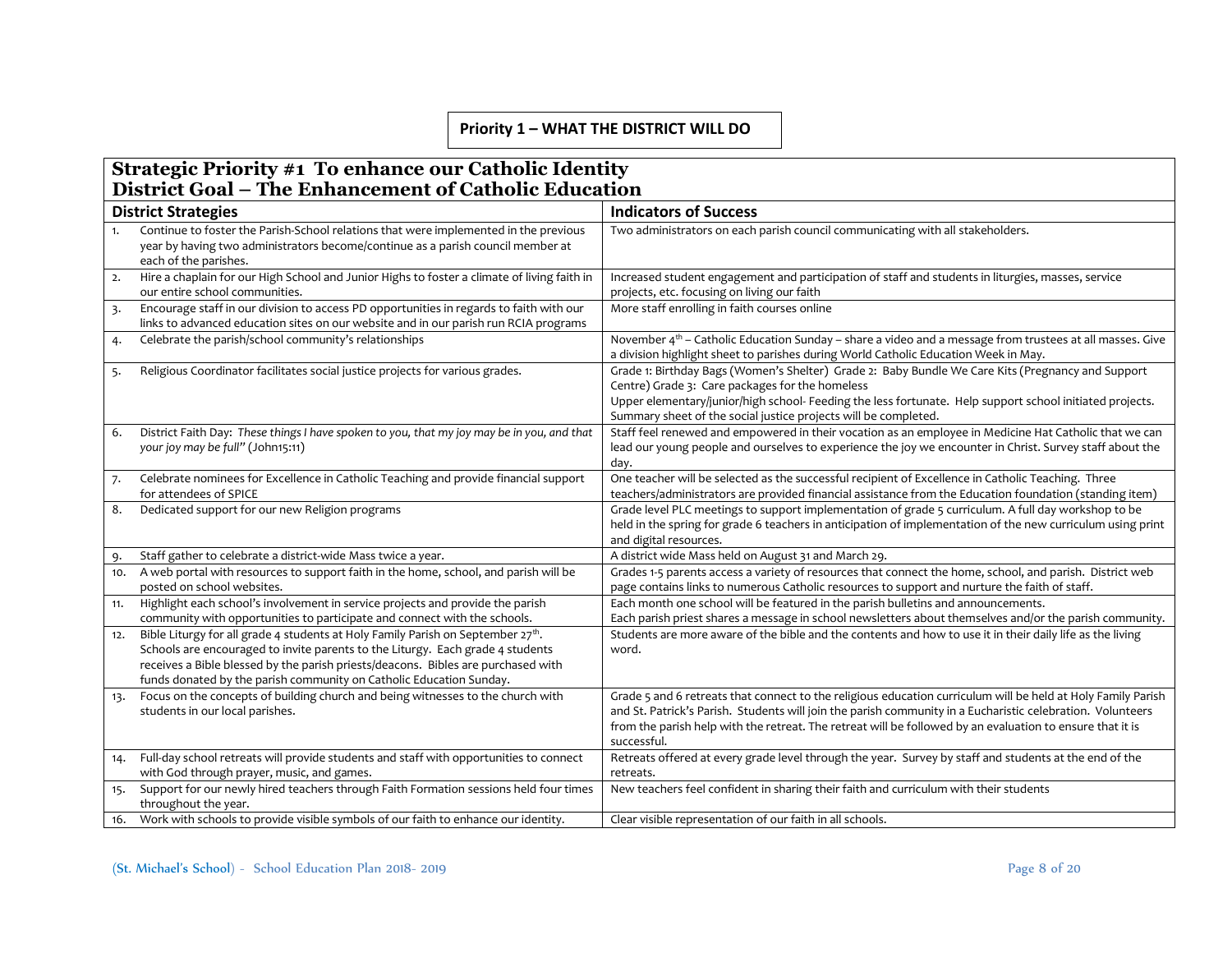#### **Priority 1 – WHAT THE SCHOOL WILL DO**

#### **Strategic Priority #1 To enhance our Catholic Identity District Goal – The Enhancement of Catholic Education**

| <b>School Strategies</b>                                                                                         | <b>Indicators of Success</b>                                                                                                                                                                                                                                     |
|------------------------------------------------------------------------------------------------------------------|------------------------------------------------------------------------------------------------------------------------------------------------------------------------------------------------------------------------------------------------------------------|
| 1. In partnership with St. Louis School, attend Mass four times during the                                       | Increased contact with Fr. Tomy as well as parent participation. Exposer for our                                                                                                                                                                                 |
| school year at St. Patrick's Church: Sept. Dec. March and May.                                                   | students to the parish community.                                                                                                                                                                                                                                |
| 2. School Sponsored Sunday mass. This year held on Sept. 30 <sup>th</sup> , 2018.                                | Participation from our choir and students in the parts of the Mass. Increased visibility<br>in the parish community. (Invitation from the K of C to sing at their Christmas<br>banquet.                                                                          |
| 3. Encouragement of more grade six students to participate in the Equip<br>program with Ellen.                   | More grade six students taking part in the Friday evening Equip events and increased<br>amount of students at this level enrolling in the sacrament of confirmation.                                                                                             |
| 4. Education and participation in the following mission activities:<br>- Medicine Hat Food Bank drive in October | Besides the amount of donations that are received through these projects, is the<br>more important indicator of student understanding and recognition of our call as                                                                                             |
| - Penny carnival for an Advent project on November 30 <sup>th</sup> with all proceeds                            | followers of Jesus to act lovingly in justice and putting others before ourselves in                                                                                                                                                                             |
| directed towards the St. Vincent de Paul Society.                                                                | serving the poor in our midst.                                                                                                                                                                                                                                   |
| - Lenten mission project - Mary's Meals                                                                          |                                                                                                                                                                                                                                                                  |
| 5. Short teaching/prayer to begin each School Council meeting.                                                   | Parent feedback and questions regarding Catholic teaching and tradition as a means<br>of growing in our understanding of Catholic Education.                                                                                                                     |
| 6. Faith education as a common element in every Monday morning assembly.                                         | Feedback from parents, staff and students as well as participation, and Mrs. Richard,<br>in respect to the effectiveness and meaningfulness of assembly teachings based on<br>the previous Sunday Gospel reading, liturgical calendar or other Church teachings. |
| 7. Monday morning staff intercessory prayer and our Rosary Club.                                                 | Amount of staff and students involved in these opportunities as well as feedback<br>from participants.                                                                                                                                                           |
| 8. Participation in the following events: Grade 4 Bible presentation, Bible                                      | Increased use of Bibles in the grades 4-6 program. Increased participation in Bible                                                                                                                                                                              |
| Trivia contest, Grade 5 and 6 retreats, Face 2 Face retreats, Saints Go                                          | Trivia contest, increased participation in parish events because of faith opportunities                                                                                                                                                                          |
| Marching In drama presentation (This year featuring St. Peter).                                                  | at school.                                                                                                                                                                                                                                                       |
| 9. Invitations to our parish priests: Fr. Tomy, Fr. Iqbal, Fr. Vijay, as well as                                 | Increased occasions when our priests and sisters can visit our school and interact with                                                                                                                                                                          |
| Sister Vicki and Sr. Clem to visit our school, attend celebrations and be                                        | our students. Increased awareness about Catholic vocations for our students and                                                                                                                                                                                  |
| welcomed as special guests.                                                                                      | staff.                                                                                                                                                                                                                                                           |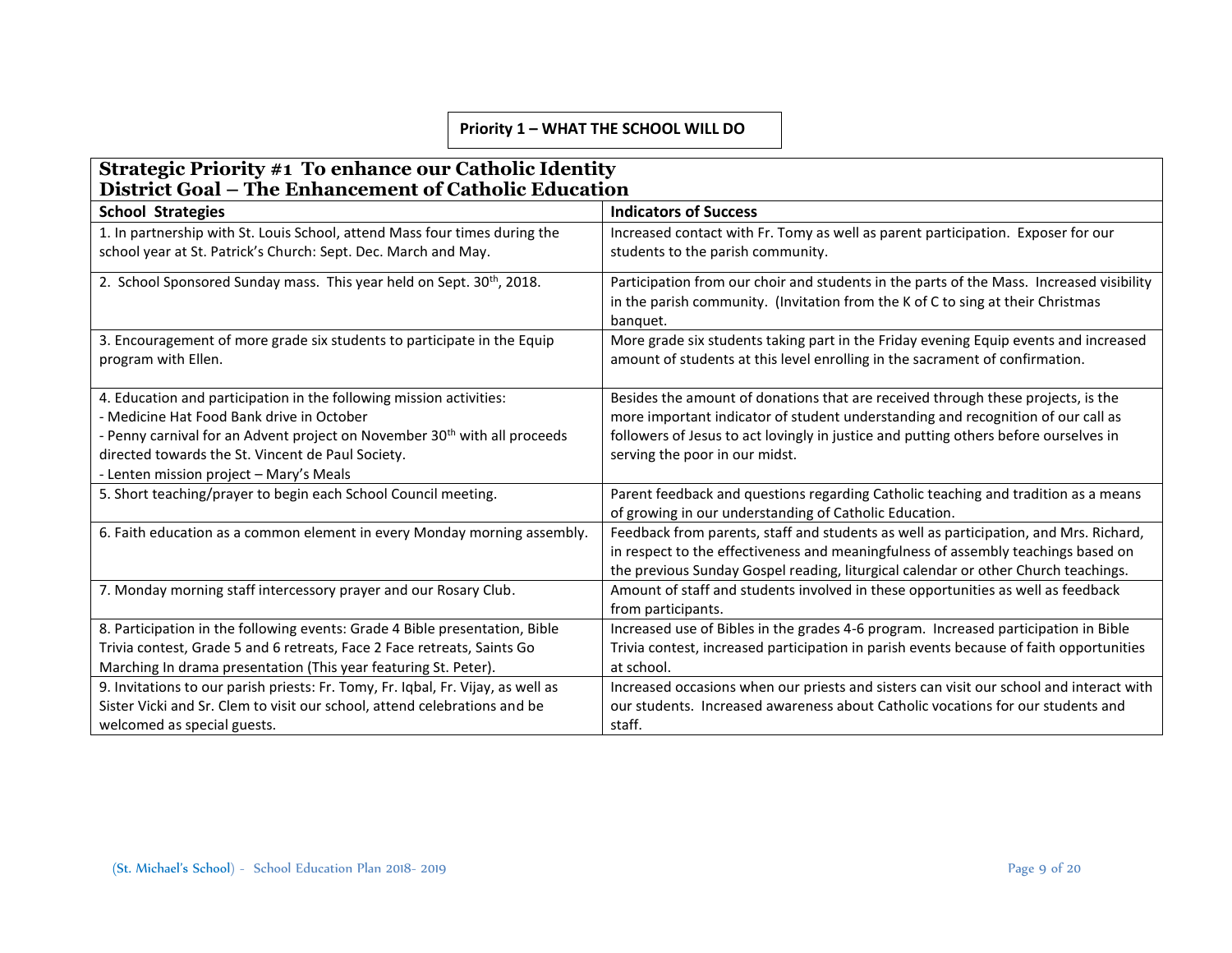#### **Priority 2 – WHAT THE DISTRICT WILL DO**

#### **Strategic Priority #2 To foster meaningful parent involvement and stakeholder engagement;**

**AERR \***Outcome One: Alberta Students are Successful.

**AERR \***Outcome Two: Alberta's education system supports First Nations, Métis and Inuit students' success.

AERR \*Outcome Four: Alberta has excellent teachers, school leaders, and school authority leaders.

**AERR \***Outcome Five: Alberta's education system is well governed and managed.

|    | <b>District Strategies</b>                                                                                                                                                                                                                                                                                                 | <b>Indicators of Success</b>                                                                                                                                                                                                                                                                                                                                                                                                                                                                                                                                                                                                       |
|----|----------------------------------------------------------------------------------------------------------------------------------------------------------------------------------------------------------------------------------------------------------------------------------------------------------------------------|------------------------------------------------------------------------------------------------------------------------------------------------------------------------------------------------------------------------------------------------------------------------------------------------------------------------------------------------------------------------------------------------------------------------------------------------------------------------------------------------------------------------------------------------------------------------------------------------------------------------------------|
| 1. | Meet with parents and stakeholders quarterly to provide information,<br>engage in open conversation and receive feedback on strategies outlined<br>within School Education Plans, Annual Education Results Report (AERR)<br>and discuss other topics of interest to parents and stakeholders.                              | Parents feel engaged in decisions that affect their children.<br>Improvement in PARENTAL INVOLVEMENT Accountability Pillar Results.                                                                                                                                                                                                                                                                                                                                                                                                                                                                                                |
| 2. | Ensure that the MHCBE and its schools are safe, caring and welcoming,<br>viewing parents as partners by inviting parents and stakeholders to<br>participate in key areas such as Liturgical celebrations, Strategic Planning,<br>District committees, (Mission review), and other decisions that affect their<br>children. | Parents are included in activities, committees and planning sessions held by the<br>District. Improvement in Safe and Caring Schools Accountability Pillar Results.<br>Percentage of teacher, parent and student agreement that: students are safe at<br>school, are learning the importance of caring for others, are learning respect for<br>others and are treated fairly in school.                                                                                                                                                                                                                                            |
| 3. | Develop a communication plan that outlines strategies for the coming<br>year. The plan will incorporate a monthly communications work plan. The<br>Board will annually approve the communication strategy.                                                                                                                 | A Communication Work Plan is completed that outlines the strategies and goals<br>to be undertaken throughout the school year. The plan will include how to track<br>implementation of strategies. Communication goal aligns with the annual<br>District Strategic Priorities. The Communications Work Plan will serve as a<br>monthly timeline to efficiently and effectively implement communication<br>strategies.                                                                                                                                                                                                               |
|    | Social media platforms are regularly used to communicate.                                                                                                                                                                                                                                                                  | Stakeholder's engagement increases on all social media platforms.<br>Public bodies and stakeholders endorse MHCBE content through social<br>media platforms by Sharing, Liking, and Retweeting posts                                                                                                                                                                                                                                                                                                                                                                                                                               |
|    | Social media platforms will increase at the High School and Middle<br>Schools.                                                                                                                                                                                                                                             | The High School and Middle Schools has an Instagram presence.<br>Improvement in the PARENT INVOLVEMENT and CONTINOUS IMPROVEMENT<br>Accountability Pillar Results.                                                                                                                                                                                                                                                                                                                                                                                                                                                                 |
| 6. | Effective ongoing communication with our parish communities, including<br>regular updates in church bulletins and invitations to school and district<br>functions. Members of the Parish community are invited to participate in<br>District functions and committees.                                                     | The two parishes and parishioners within Medicine Hat feel connected to the Medicine<br>Hat Catholic School District and knowledge about the school district increases. Parish-<br>School standing committee meets with parish service groups to provide suggestions for<br>nurturing the relationship between parish, home and school. Two administrators become<br>a parish council member at each of the parishes.<br>Improvement in the District Outcome 1: The Enhancement of Catholic Education. Our<br>students, staff, and parents believe that Catholic Education offers a unique and valuable<br>dimension to education. |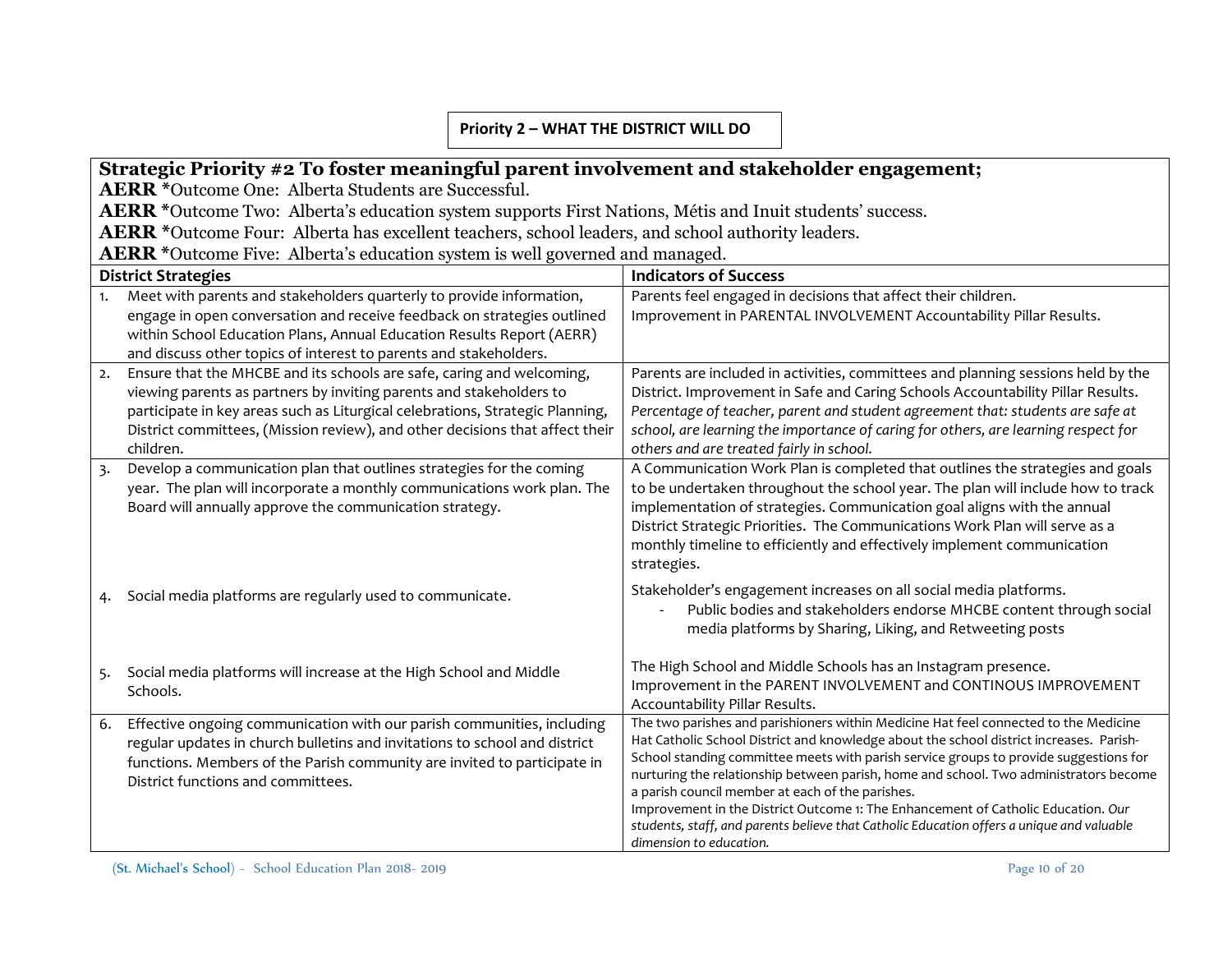#### **Priority 2 - WHAT THE SCHOOL WILL DO**

# **Strategic Priority #2 To foster meaningful parent involvement and stakeholder engagement;**

**AERR \***Outcome One: Alberta Students are Successful.

**AERR \***Outcome Two: Alberta's education system supports First Nations, Métis and Inuit students' success.

**AERR \***Outcome Four: Alberta has excellent teachers, school leaders, and school authority leaders.

**AERR \***Outcome Five: Alberta's education system is well governed and managed.

| <b>School Strategies</b>                                                     | <b>Indicators of Success</b>                                                          |
|------------------------------------------------------------------------------|---------------------------------------------------------------------------------------|
| 1. Invitations made to all parents through our newsletter and social media   | Increased parental involvement at our assemblies, Masses, social events.              |
| (website and Facebook) for any special event held at the school or parish.   | Parent feedback and increased involvement in our School Council and Society.          |
| (academic, religious or social)                                              | (Over 130 came to our Family Movie Night in September!)                               |
|                                                                              | *In all strategies of this priority, Accountability Pillar results for 2019 will also |
|                                                                              | be an indicator of success.                                                           |
| 2. Curriculum based parent participation events: Math Night                  | Family attendance and feedback and success in the classroom.                          |
|                                                                              |                                                                                       |
| 3. Three specified events each year for parent/teacher interaction centering |                                                                                       |
| on student success.                                                          | Parental attendance, increased communication with parents to ensure                   |
| - Meet the Teacher Night (Sept.)                                             | student success.                                                                      |
| - Parent/Teacher Interviews (Nov.)                                           |                                                                                       |
| - Parent/Teacher Interviews (March)                                          |                                                                                       |
| - Celebration of Learning (kindergarten-March)                               |                                                                                       |
|                                                                              |                                                                                       |
| 4. Increased posting of school events on social media.                       | Feedback "Likes or comments". Increased involvement because of social                 |
|                                                                              | postings.                                                                             |
|                                                                              |                                                                                       |
| 5. Advertise and encourage parental knowledge of the P.A.C.E. advocacy       | Parental feedback and increased knowledge of the importance of                        |
| group through our newsletter and letters home.                               | safeguarding and protecting Catholic Education in Alberta.                            |
| 6. Encouragement of Advent and Lenten boxes to go home during these          | Increased number of parents signing up for these activities and parent                |
| seasons for family discussion and prayer.                                    | feedback.                                                                             |
|                                                                              |                                                                                       |
| 7. Begining at the beginning - Welcoming and encouraging parent volunteers   | Parental Feedback, increase participation in all school events from our ELP           |
| at the ELP and Kindergarten level for field trips, classroom events such as  | and Kindergarten parents                                                              |
| pumpkin carving, Mother's and Father's Day celebrations, scrapbook club      |                                                                                       |
| and take home projects such as Polly Panda and Nature Detectives.            |                                                                                       |
| 8. St. Vincent de Paul Penny Carnival - Nov. 30th, 2018                      | Parent assistance in planning and participation.                                      |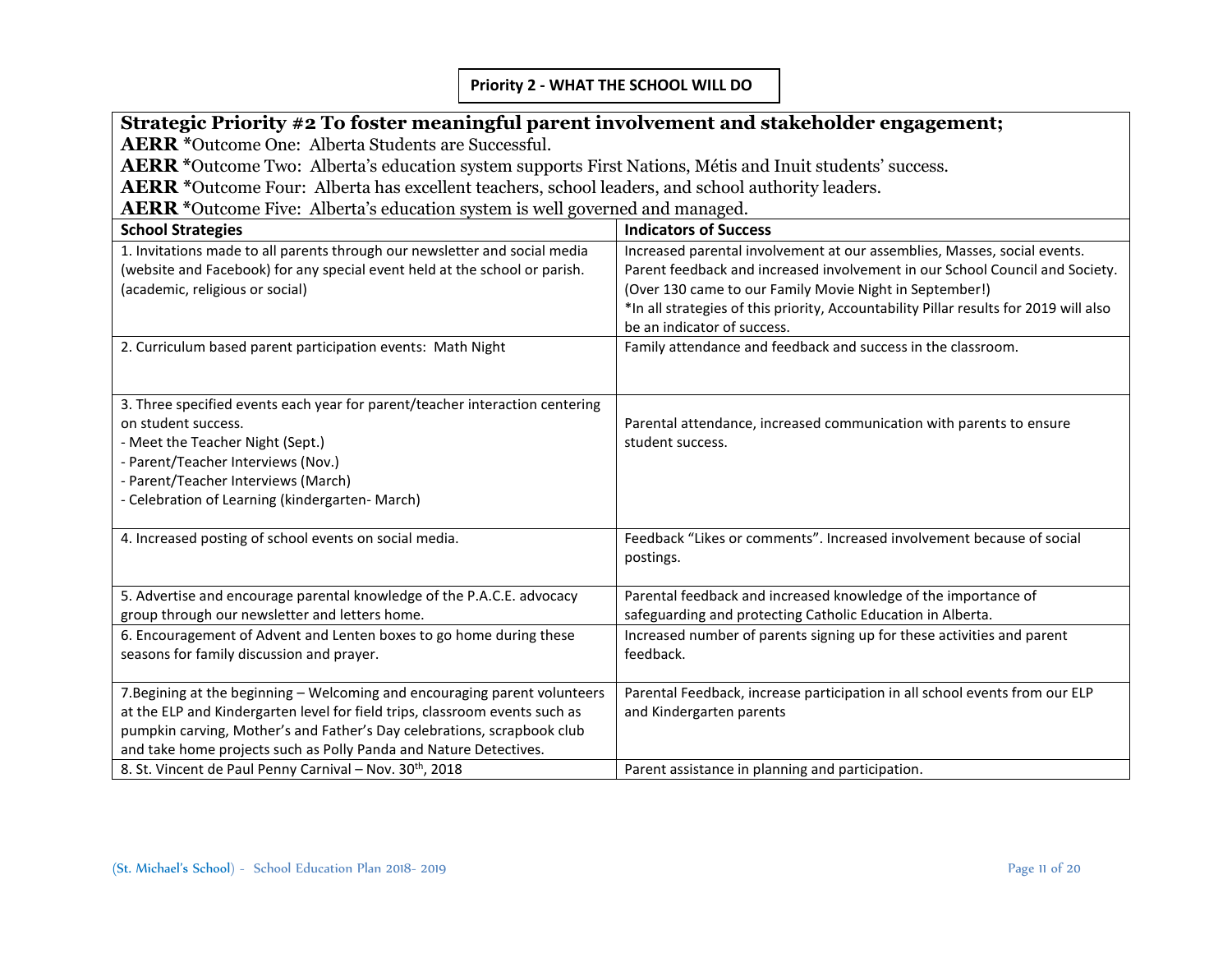**Priority 3 – WHAT THE DISTRICT WILL DO**

|                                                                                                          | Strategic Priority #3 To develop a Literacy and Numeracy Initiative to ensure every student is |                                                                    |  |  |  |  |  |  |
|----------------------------------------------------------------------------------------------------------|------------------------------------------------------------------------------------------------|--------------------------------------------------------------------|--|--|--|--|--|--|
| successful.                                                                                              |                                                                                                |                                                                    |  |  |  |  |  |  |
| <b>AERR</b> *Outcome One: Alberta Students are Successful.                                               |                                                                                                |                                                                    |  |  |  |  |  |  |
| AERR *Outcome Two: Alberta's education system supports First Nations, Métis and Inuit students' success. |                                                                                                |                                                                    |  |  |  |  |  |  |
| <b>District Strategies</b>                                                                               |                                                                                                | <b>Indicators of Success</b>                                       |  |  |  |  |  |  |
| 1.                                                                                                       | Established District Literacy Committee will continue. The                                     | District Literacy Committee meets four times annually.             |  |  |  |  |  |  |
|                                                                                                          | Committee will have representation from each school, a school                                  | Committee reviews each school literacy plan and recommend          |  |  |  |  |  |  |
|                                                                                                          | based Administrator, a Kindergarten Teacher, and a                                             | adjustments based on researched best practice.                     |  |  |  |  |  |  |
|                                                                                                          | representative from Senior Administration. The group will                                      | School plans and recommended adjustments are reviewed by each      |  |  |  |  |  |  |
|                                                                                                          | review school based literacy plans to meet goals established by                                | school staff. If necessary, school literacy plans are updated.     |  |  |  |  |  |  |
| committee.                                                                                               |                                                                                                | Increased level of achievement on DIP's PAT's in Language Arts and |  |  |  |  |  |  |
|                                                                                                          |                                                                                                | Social.                                                            |  |  |  |  |  |  |
| 2.                                                                                                       | District provides teachers time to collaborate on                                              | District Literacy Committee members coordinate collaboration       |  |  |  |  |  |  |
|                                                                                                          | recommendations made by District Literacy Committee.                                           | days for literacy in each school.                                  |  |  |  |  |  |  |
| $\overline{3}$ .                                                                                         | Inform School Administration and Staff of PD opportunities on                                  | Each school will have a staff member trained in administering the  |  |  |  |  |  |  |
|                                                                                                          | student assessment and benchmarking through SAPDC using                                        | Fountas and Pinnell or another Benchmark Assessment System.        |  |  |  |  |  |  |
|                                                                                                          | the Fountas and Pinnell or another benchmarking system to                                      | Schools will assess students in grades 1-6 to benchmark levels in  |  |  |  |  |  |  |
|                                                                                                          | ensure that each elementary school has a minimum of one staff                                  | literacy a minimum of twice per year to measure growth. Results    |  |  |  |  |  |  |
|                                                                                                          | member trained in a benchmarking system.                                                       | to be shared with stakeholders.                                    |  |  |  |  |  |  |
|                                                                                                          |                                                                                                |                                                                    |  |  |  |  |  |  |
| 4.                                                                                                       | Engage schools in developing specific programming to assist                                    | Programs will be implemented at each school for students to        |  |  |  |  |  |  |
|                                                                                                          | students struggling with literacy/numeracy. (RTI, LLI, Leveled                                 | provide support ensuring success in literacy and numeracy.         |  |  |  |  |  |  |
|                                                                                                          | grouping, Joyful Literacy etc.)                                                                | Schools will use the data in program planning and implementation.  |  |  |  |  |  |  |
| 5.                                                                                                       | A District Numeracy Committee will be established consisting                                   | The committee meets four times annually.                           |  |  |  |  |  |  |
|                                                                                                          | of one representative from each school, a school-based                                         | A District Numeracy Plan will be developed. Committee members      |  |  |  |  |  |  |
|                                                                                                          | Administrator, a Kindergarten Teacher, and a representative                                    | will research best practice in teaching/student learning in        |  |  |  |  |  |  |
|                                                                                                          | from senior administration.                                                                    | numeracy. Research finding will be shared with all teachers.       |  |  |  |  |  |  |
|                                                                                                          |                                                                                                | Increased level of achievement on DIP's, PAT's in Math & Science.  |  |  |  |  |  |  |
|                                                                                                          |                                                                                                |                                                                    |  |  |  |  |  |  |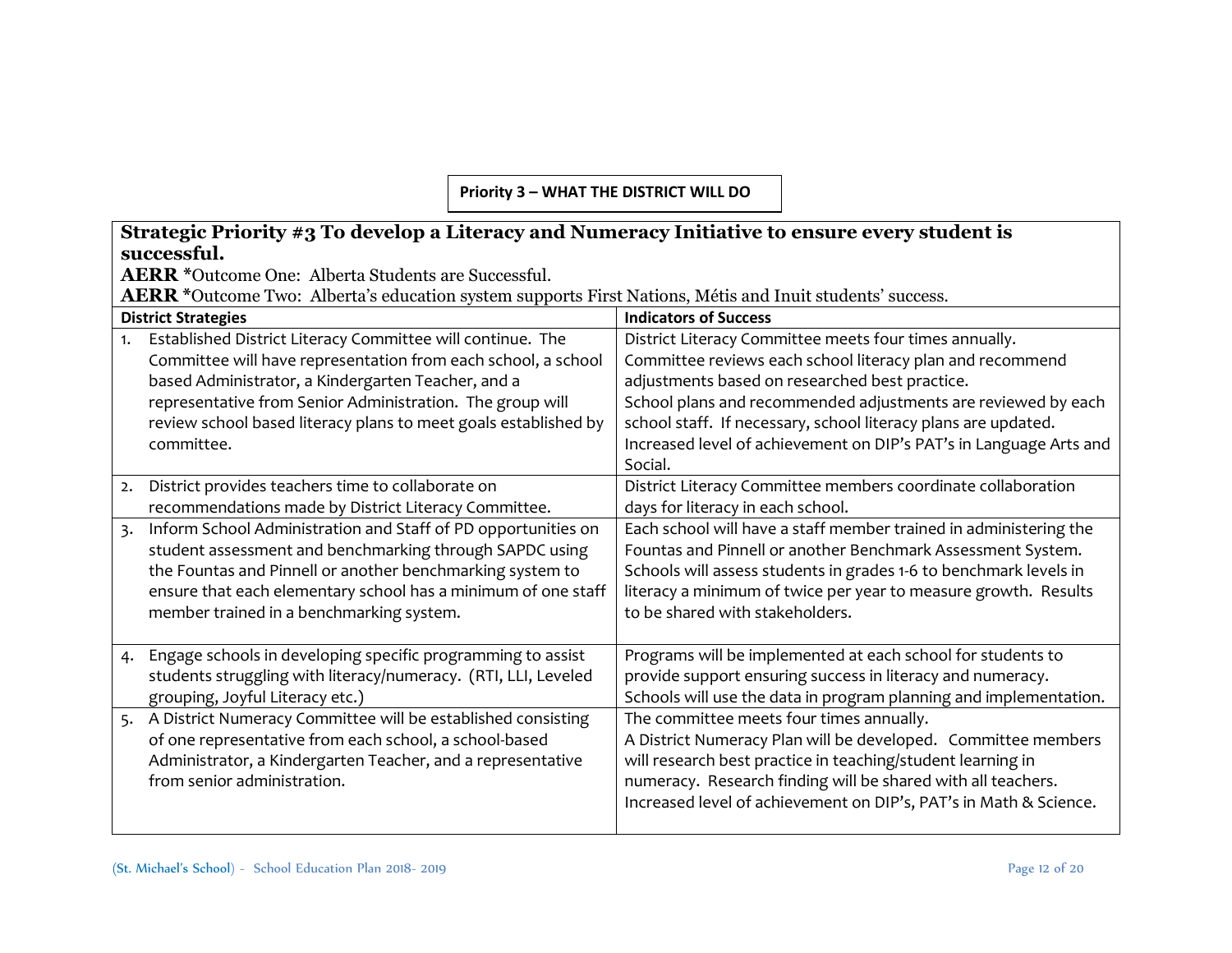#### **Priority 3 – WHAT THE SCHOOL WILL DO**

#### **Strategic Priority #3 To develop a Literacy and Numeracy Initiative to ensure every student is successful.**

**AERR \***Outcome One: Alberta Students are Successful.

**AERR \***Outcome Two: Alberta's education system supports First Nations, Métis and Inuit students' success.

| <b>School Strategies</b>                                                                                                                                                                                                              | <b>Indicators of Success</b>                                                                                                                                                                                                                                                 |
|---------------------------------------------------------------------------------------------------------------------------------------------------------------------------------------------------------------------------------------|------------------------------------------------------------------------------------------------------------------------------------------------------------------------------------------------------------------------------------------------------------------------------|
| 1. Teacher team P.L.C. groupings to collaborate on literacy and numeracy<br>initiatives in the school.                                                                                                                                | Grade one and two professional development in October to math workshop<br>in Lethbridge. Grade three teacher attends Google Summit in Moose Jaw in<br>October. Grade four, five and six collaboration on Google Classroom.<br>Student engagement and successes. PAT results. |
| 2. Word Walls in classrooms, Online programs available to students through<br>school budget - (Reading A-Z, Raz Kids, Starfall)                                                                                                       | Student engagement, student success, teacher and learning assistant<br>engagement and professional growth.                                                                                                                                                                   |
| 3. Reading Buddies throughout the school.                                                                                                                                                                                             | Variety of activities besides simply partner reading such as collaboration on<br>writing projects, video projects, public speaking).                                                                                                                                         |
| 4. St. Michael's Library and programming such as reading incentive contests,<br>parental participation with a presentation on Meet the Teacher Night,<br>annual book fair (this year from Nov. 19 <sup>th</sup> – 23 <sup>rd</sup> ). | Student use of the library, records of books signed out and read,<br>participation in contests, Book Fair participation from parents.                                                                                                                                        |
| 5. Home reading programs throughout school.                                                                                                                                                                                           | Participation and student success.                                                                                                                                                                                                                                           |
| 6. School Society commitment to donate funds to every grade to increase<br>classroom library content.                                                                                                                                 | Classroom libraries are enriched leading to student engagement and<br>increased reading, particularly during DEAR time.                                                                                                                                                      |
| 7. Successful application to Artists in Education Grant in receiving an artists<br>in residency entitled "Literacy on Stage" - Artists Paul Punyi and Maureen<br>Rooney. May $6^{th}$ -10 <sup>th</sup> )                             | Student engagement, parent participation - learning through the arts. Class<br>performances and written projects.                                                                                                                                                            |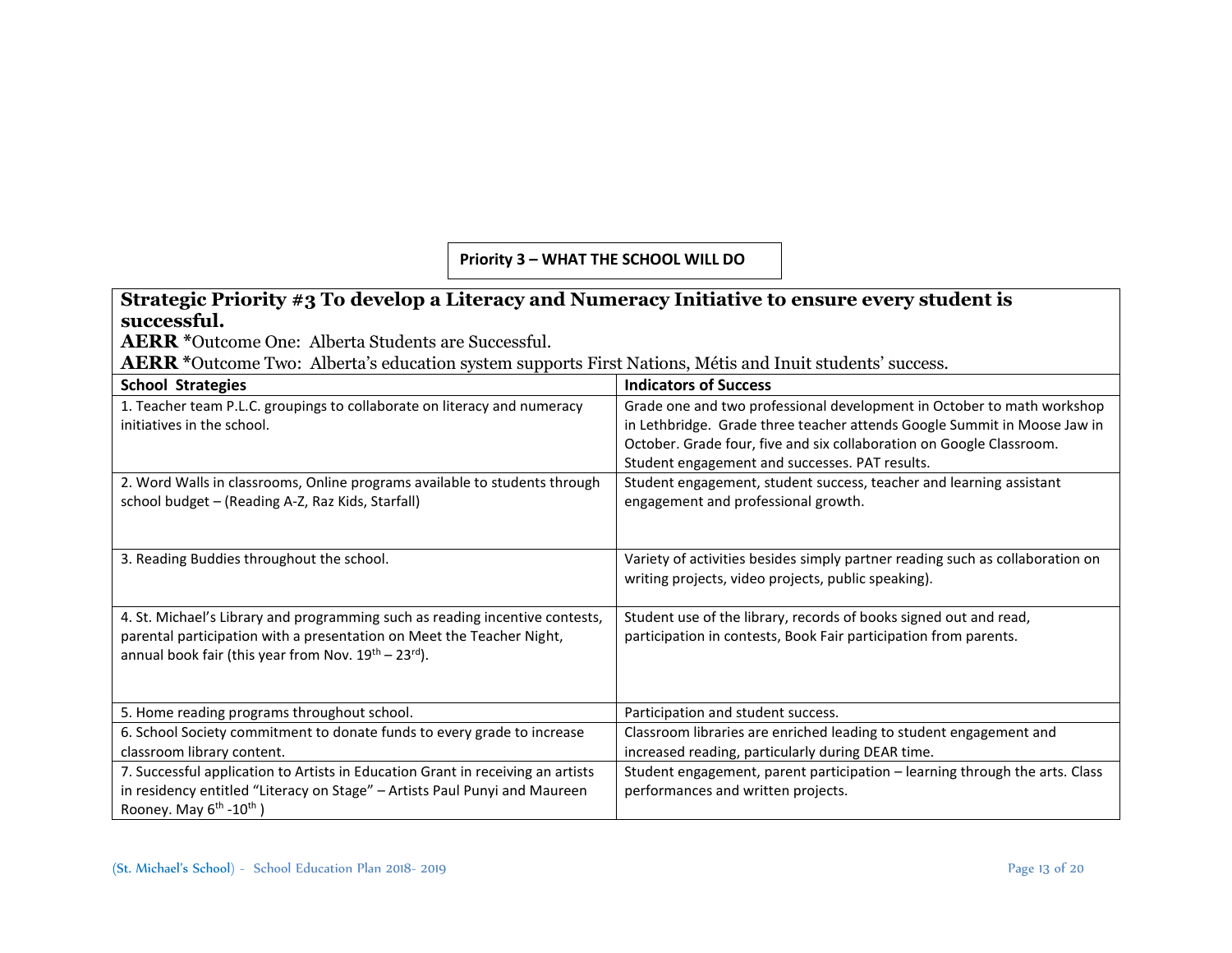#### **Priority 4 – WHAT THE DISTRICT WILL DO**

|                  | Strategic Priority #4 To develop a vision for the use of technology to support student learning.                                                                                                                                                                                                                                                                                           |                                                                                                                                                                                                                                                                                                                                                    |  |  |  |  |  |  |
|------------------|--------------------------------------------------------------------------------------------------------------------------------------------------------------------------------------------------------------------------------------------------------------------------------------------------------------------------------------------------------------------------------------------|----------------------------------------------------------------------------------------------------------------------------------------------------------------------------------------------------------------------------------------------------------------------------------------------------------------------------------------------------|--|--|--|--|--|--|
|                  | <b>AERR</b> * Outcome Four: Alberta has excellent teachers, school leaders, and school authority leaders.                                                                                                                                                                                                                                                                                  |                                                                                                                                                                                                                                                                                                                                                    |  |  |  |  |  |  |
|                  | <b>District Strategies</b>                                                                                                                                                                                                                                                                                                                                                                 | <b>Indicators of Success</b>                                                                                                                                                                                                                                                                                                                       |  |  |  |  |  |  |
| 1.               | The Learning and Technology Policy Framework is used as a<br>guide for the development and implementation of the vision.<br>Policy Direction 1: Student-Centered Learning<br>Policy Direction 2: Research and Innovation<br>Policy Direction 3: Professional Learning<br>Policy Direction 4: Leadership<br>Policy Direction 5: Access, Infrastructure and Digital<br>Learning Environments | A vision for technology in Medicine Hat Catholic Schools is<br>developed which drives the development of a technology plan.                                                                                                                                                                                                                        |  |  |  |  |  |  |
| 2.               | District planning committee reviews the Ministry of Education<br>District Technology Report, District Technology survey results,<br>best practices from other Districts and begins development of<br>a defined five-year plan for technology in the district.                                                                                                                              | Technology Committee is established and meets regularly (6)<br>meetings annually. A five year plan is developed and implemented<br>for the District.                                                                                                                                                                                               |  |  |  |  |  |  |
| $\overline{3}$ . | Research on the most promising ways of using technology to<br>improve student learning.                                                                                                                                                                                                                                                                                                    | Research is completed and presented to the committee on the use<br>of technology to enhance learning and this data helps direct<br>decision making of the 5-year plan.                                                                                                                                                                             |  |  |  |  |  |  |
| 4.               | Participation continues in the ATLE - Alberta Technology<br>Leadership in Education conference.                                                                                                                                                                                                                                                                                            | District Technology staff are involved with ATLE events and the<br>opportunity to network, discuss and learn about trends in the field<br>along with emerging technologies and Alberta Education initiatives.<br>Certificated staff member attend the annual conference.<br>Conference attendees report and share knowledge with the<br>Committee. |  |  |  |  |  |  |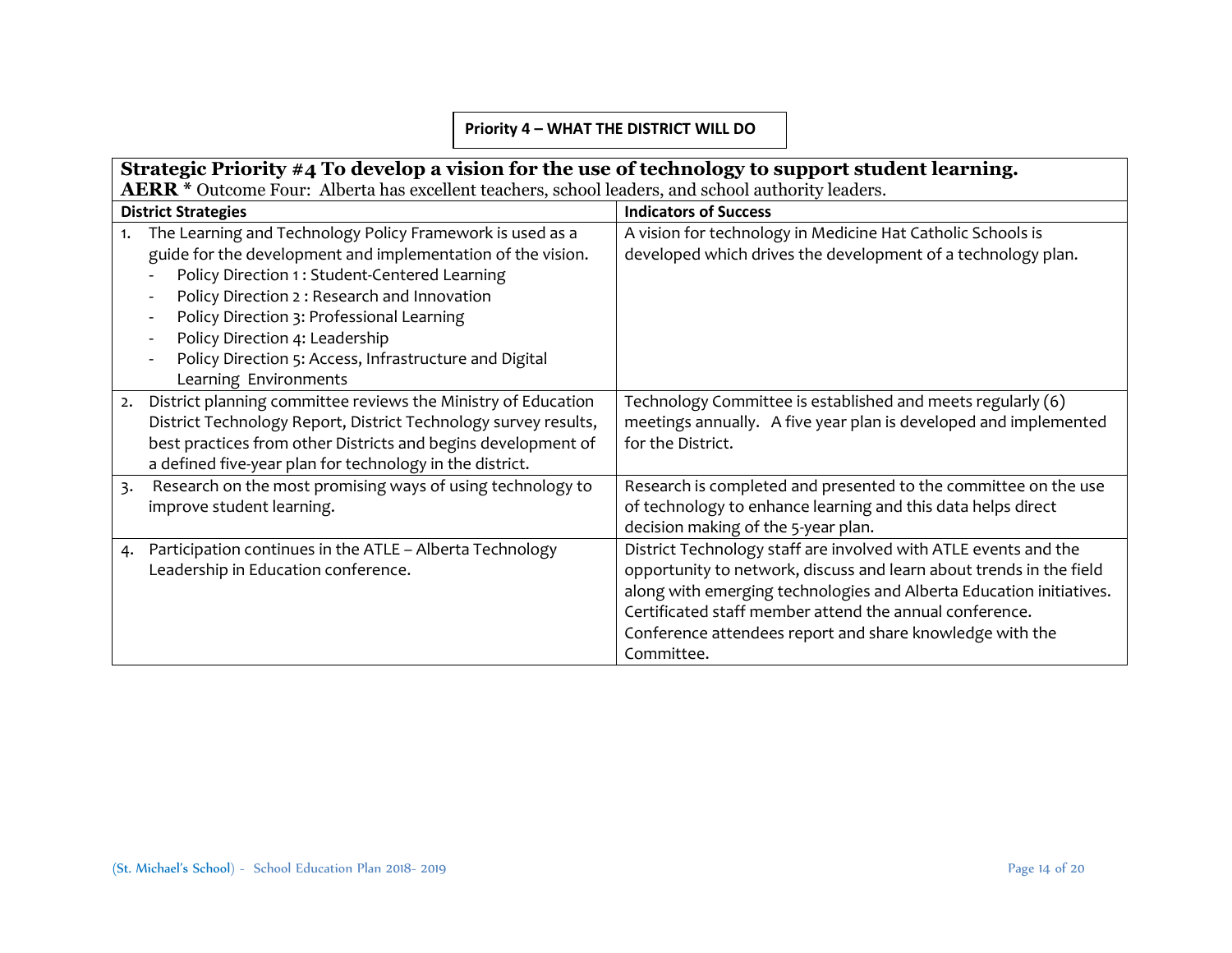#### **Priority 4 – WHAT THE SCHOOL WILL DO**

| Strategic Priority #4 To develop a vision for the use of technology to support student learning.                                           |                                                                                                                                                                |  |  |  |  |  |  |
|--------------------------------------------------------------------------------------------------------------------------------------------|----------------------------------------------------------------------------------------------------------------------------------------------------------------|--|--|--|--|--|--|
| AERR <sup>*</sup> Outcome Four: Alberta has excellent teachers, school leaders, and school authority leaders.                              |                                                                                                                                                                |  |  |  |  |  |  |
| <b>School Strategies</b>                                                                                                                   | <b>Indicators of Success</b>                                                                                                                                   |  |  |  |  |  |  |
| 1. Incorporation of second chrome book chart at St. Michael's with<br>set of mice for primary classes.                                     | Student use and developed proficiency in keyboarding and using a<br>mouse with a chrome book instead of a computer.                                            |  |  |  |  |  |  |
| 2. Continued use of educational sites (Learning A-Z- Raz Kids,<br>Learning A-Z Reading A-Z, Tumblebooks Library Deluxe-\$884.72)           | Increased reading levels (at least one grade level per year) assisted by<br>use of digital sites to be measured by the Gates-MacGinitie reading<br>assessment. |  |  |  |  |  |  |
| 3. Teacher collaboration on Google Classroom, Google Documents<br>and Flipgrid (video for student engagement and formative<br>assessment). | Student engagement and success using educational options in reading,<br>videography, research and writing                                                      |  |  |  |  |  |  |
| Student Paired projects with technology.<br>5.<br>(Upper elementary with primary students.)                                                | Completion of projects with peer intervention and collaboration.<br>Success in student learning and comfort with technology.                                   |  |  |  |  |  |  |

ll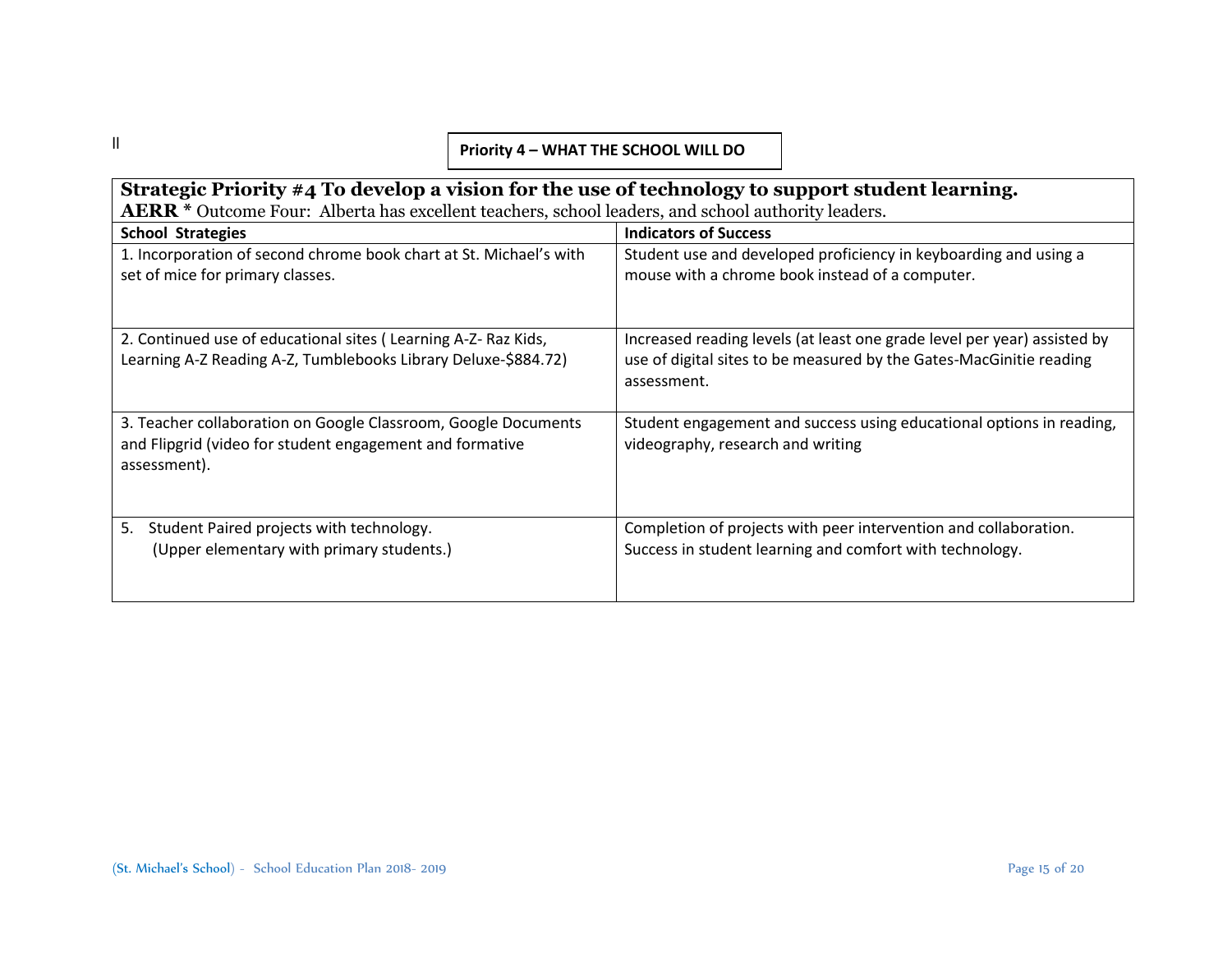#### **Priority 5 – WHAT THE DISTRICT WILL DO**

| Strategic Priority #5 To provide a continuum of support for the mental health and well-being for parents,                              |                                                                                                                                                        |  |  |  |  |  |  |
|----------------------------------------------------------------------------------------------------------------------------------------|--------------------------------------------------------------------------------------------------------------------------------------------------------|--|--|--|--|--|--|
| students and staff.                                                                                                                    |                                                                                                                                                        |  |  |  |  |  |  |
| <b>AERR</b> *Outcome One: Alberta Students are Successful.                                                                             |                                                                                                                                                        |  |  |  |  |  |  |
| AERR *Outcome Three: Alberta's education system respects diversity and promotes inclusion.                                             |                                                                                                                                                        |  |  |  |  |  |  |
| AERR * Outcome Four: Alberta has excellent teachers, school leaders, and school authority leaders.                                     |                                                                                                                                                        |  |  |  |  |  |  |
| <b>District Strategies</b>                                                                                                             | <b>Indicators of Success</b>                                                                                                                           |  |  |  |  |  |  |
| Develop a "Safe Interventions with Students" Administrative<br>1.                                                                      | Administrative Procedure is developed and shared with stakeholders to                                                                                  |  |  |  |  |  |  |
| Procedure and Support Space Guidelines, to ensure safe                                                                                 | increase awareness and support for implementation of strategies at each of                                                                             |  |  |  |  |  |  |
| interactions between students and staff.                                                                                               | these levels:                                                                                                                                          |  |  |  |  |  |  |
|                                                                                                                                        | - Proactive and/or Regulatory Strategies                                                                                                               |  |  |  |  |  |  |
|                                                                                                                                        | - De-escalation strategies                                                                                                                             |  |  |  |  |  |  |
|                                                                                                                                        | - Follow-up/Restorative/De-briefing strategies                                                                                                         |  |  |  |  |  |  |
| Train staff in creating and maintaining holistic safety through<br>2.<br>SIVA, Self-regulation training and a focus on Trauma-informed | - Shift from Behaviour Support Plans that put the emphasis primarily on the<br>reaction cycle to Safety and Regulation Support Plans and/or WISE Plans |  |  |  |  |  |  |
| practices.                                                                                                                             | that place the emphasis on ongoing safety and regulation.                                                                                              |  |  |  |  |  |  |
|                                                                                                                                        | - Emphasis on student involvement (and eventual leadership) in these plans.                                                                            |  |  |  |  |  |  |
| Provide a continuum of support through school teams<br>3.                                                                              | - Increase in community engagement in collaborative meetings.                                                                                          |  |  |  |  |  |  |
| consisting of School Liaison Counsellors, Mental Health                                                                                | - Increased family/community supports and family-school connections.                                                                                   |  |  |  |  |  |  |
| Workers, CCT wellness facilitators, teachers trained in mental                                                                         | - School teams meet regularly to plan programming.                                                                                                     |  |  |  |  |  |  |
| health literacy, Learning Services facilitators, Behaviour                                                                             |                                                                                                                                                        |  |  |  |  |  |  |
| associates and administrators.                                                                                                         |                                                                                                                                                        |  |  |  |  |  |  |
| Mental Health Committee will meet to review our reporting<br>4.                                                                        | - Processes are identified and shared with stakeholders.                                                                                               |  |  |  |  |  |  |
| procedures and supports available to those experiencing and                                                                            | - Utilization of support services within the schools and outside agencies are                                                                          |  |  |  |  |  |  |
| witnessing acts of aggression or violence.                                                                                             | providing support for students and staff.                                                                                                              |  |  |  |  |  |  |
| Participation of staff in Mental Health Wellness PD - "Mental<br>5.                                                                    | - Staff feel supported and knowledge of Mental Health awareness is                                                                                     |  |  |  |  |  |  |
| Health First Aid", "Not Myself Today" "Mental Health                                                                                   | increased.                                                                                                                                             |  |  |  |  |  |  |
| Literacy". Etc.                                                                                                                        |                                                                                                                                                        |  |  |  |  |  |  |
| 6. 6. Members of the school team will deliver Social Emotional                                                                         | - Utilize support spaces and staff to support social emotional learning for all                                                                        |  |  |  |  |  |  |
| Learning strategies and curriculum to assist students in gaining                                                                       | students.                                                                                                                                              |  |  |  |  |  |  |
| knowledge, attitudes and skills to manage emotions, build                                                                              |                                                                                                                                                        |  |  |  |  |  |  |
| healthy relationships, set goals and make decisions.                                                                                   |                                                                                                                                                        |  |  |  |  |  |  |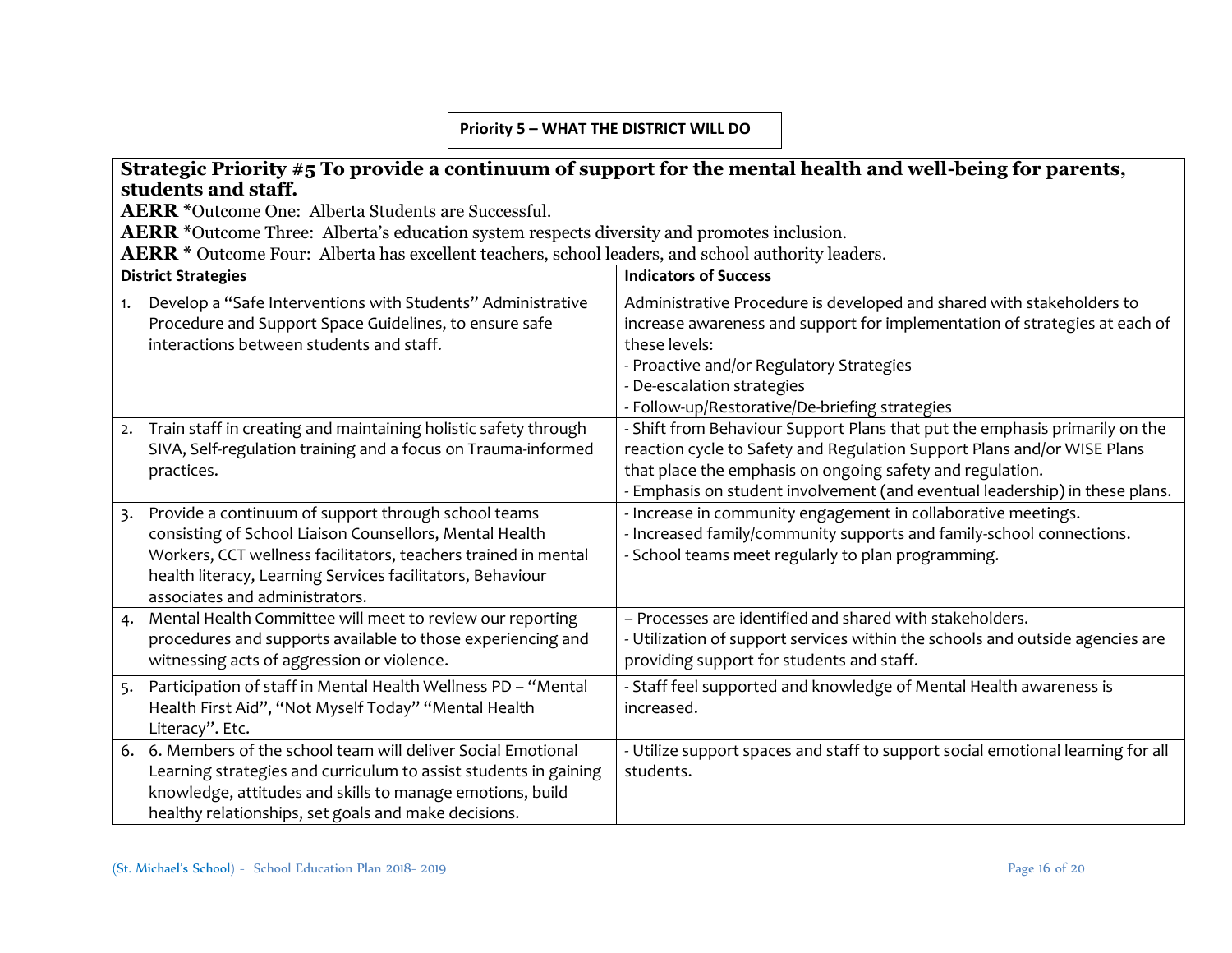#### **Priority 5– WHAT THE SCHOOL WILL DO**

#### **Strategic Priority #5 To provide a continuum of support for the mental health and well-being for parents, students and staff.**

**AERR \***Outcome One: Alberta Students are Successful.

**AERR \***Outcome Three: Alberta's education system respects diversity and promotes inclusion.

AERR \* Outcome Four: Alberta has excellent teachers, school leaders, and school authority leaders.

| <b>School Strategies</b>                                                                                                                                                       | <b>Indicators of Success</b>                                                                                                                                                                                                                                                                                                                                                        |
|--------------------------------------------------------------------------------------------------------------------------------------------------------------------------------|-------------------------------------------------------------------------------------------------------------------------------------------------------------------------------------------------------------------------------------------------------------------------------------------------------------------------------------------------------------------------------------|
| 1. SIVA for staff (Learning assistants and teachers)                                                                                                                           | Only one teacher on staff still to complete the training. Two L.A.s and<br>administrator took the training in September and more to enroll for<br>the spring training. Reduced incidences of student escalation and<br>improved methods in assisting children when deregulation occurs.                                                                                             |
| 2. C.C.T. involvement in every classroom on Thursdays - began in<br>Sept. (School Wellness facilitator)                                                                        | Universal presentations on a weekly basis. Student understanding of<br>mental health issues and other health issues (physical and social) that<br>contribute to wellness. Staff and parent feedback. Monthly<br>meetings with Mrs. Schaitel.                                                                                                                                        |
| 3. School Liaison Counsellor — continuation of supporting his role in<br>our school with parents and students, connections to community<br>resources and services.             | Feedback from parents. Weekly meetings with administrator and Mr.<br>Bainbridge. Continue to build the role of our Liaison Counsellor as a<br>trusted and vital member of our St. Michael's School staff. Increase<br>of students/parents receiving the supports and strategies they need<br>to be successful. Decrease of time needed by students for one-on-<br>one intervention. |
| 4. Collaboration with out of school providers to assist our students<br>with more prevalent mental health needs. (Psychologists,<br>Counsellors, Pediatricians, Psychiatrists) | Amount of meetings, school visits by professionals to St. Michael's.<br>Increased student success, improved communication with parents.                                                                                                                                                                                                                                             |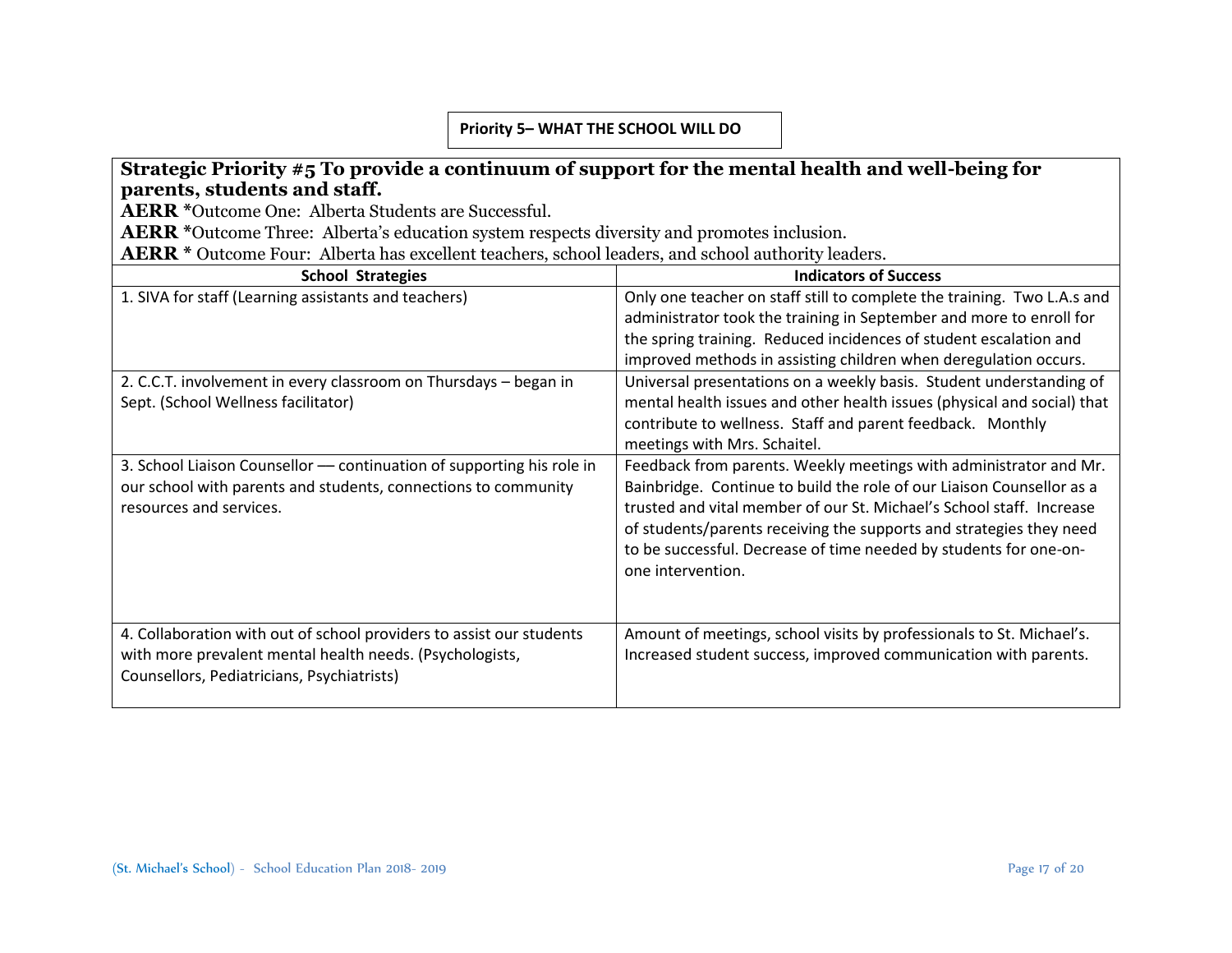# **St. Michael's School: Accountability Pillar 2018 Results**

*Combined* **2018** *Accountability Pillar Overall Summary*

|                                                                     |                                                   | <b>St. Michael's School</b>     |                               |                                      | <b>Alberta</b>                  |                               |                                      | <b>Measure Evaluation</b> |                           |                  |
|---------------------------------------------------------------------|---------------------------------------------------|---------------------------------|-------------------------------|--------------------------------------|---------------------------------|-------------------------------|--------------------------------------|---------------------------|---------------------------|------------------|
| <b>Measure Category</b>                                             | <b>Measure</b>                                    | <b>Current</b><br><b>Result</b> | Prev<br>Year<br><b>Result</b> | Prev <sub>3</sub><br>Year<br>Average | <b>Current</b><br><b>Result</b> | Prev<br>Year<br><b>Result</b> | Prev <sub>3</sub><br>Year<br>Average | <b>Achievement</b>        | Improvement               | Overall          |
| Safe and Caring Schools                                             | Safe and Caring                                   | 94.0                            | 92.2                          | 91.0                                 | 89.0                            | 89.5                          | 89.4                                 | Very High                 | <b>Maintained</b>         | <b>Excellent</b> |
|                                                                     | Program of Studies                                | 88.9                            | 85.7                          | 85.4                                 | 81.8                            | 81.9                          | 81.7                                 | Very High                 | <b>Maintained</b>         | <b>Excellent</b> |
| Student Learning                                                    | <b>Education Quality</b>                          | 97.9                            | 96.3                          | 94.0                                 | 90.0                            | 90.1                          | 89.9                                 | Very High                 | Improved                  | <b>Excellent</b> |
| Opportunities                                                       | Drop Out Rate                                     | n/a                             | n/a                           | n/a                                  | 2.3                             | 3.0                           | 3.3                                  | n/a                       | n/a                       | n/a              |
|                                                                     | High School Completion Rate (3)<br>vr)            | n/a                             | n/a                           | n/a                                  | 78.0                            | 78.0                          | 77.0                                 | n/a                       | n/a                       | n/a              |
| Student Learning                                                    | PAT: Acceptable                                   | 90.3                            | 81.0                          | 80.9                                 | 73.6                            | 73.4                          | 73.3                                 | <b>Very High</b>          | Improved                  | <b>Excellent</b> |
| Achievement (Grades K-9)                                            | PAT: Excellence                                   | 20.2                            | 9.0                           | 9.9                                  | 19.9                            | 19.5                          | 19.2                                 | High                      | Improved                  | Good             |
|                                                                     | Diploma: Acceptable                               | n/a                             | n/a                           | n/a                                  | 83.7                            | 83.0                          | 83.0                                 | n/a                       | n/a                       | n/a              |
| Student Learning                                                    | Diploma: Excellence                               | n/a                             | n/a                           | n/a                                  | 24.2                            | 22.2                          | 21.7                                 | n/a                       | n/a                       | n/a              |
| Achievement (Grades 10-<br>12)                                      | Diploma Exam Participation<br>Rate (4+ Exams)     | n/a                             | n/a                           | n/a                                  | 55.7                            | 54.9                          | 54.7                                 | n/a                       | n/a                       | n/a              |
|                                                                     | Rutherford Scholarship<br><b>Eligibility Rate</b> | n/a                             | n/a                           | n/a                                  | 63.4                            | 62.3                          | 61.5                                 | n/a                       | n/a                       | n/a              |
|                                                                     | Transition Rate (6 yr)                            | n/a                             | n/a                           | n/a                                  | 58.7                            | 57.9                          | 59.0                                 | n/a                       | n/a                       | n/a              |
| Preparation for Lifelong<br>Learning, World of Work,<br>Citizenship | <b>Work Preparation</b>                           | 100.0                           | 91.7                          | 82.7                                 | 82.4                            | 82.7                          | 82.4                                 | Very High                 | Improved<br>Significantly | <b>Excellent</b> |
|                                                                     | Citizenship                                       | 89.2                            | 88.9                          | 88.0                                 | 83.0                            | 83.7                          | 83.7                                 | Very High                 | <b>Maintained</b>         | <b>Excellent</b> |
| Parental Involvement                                                | Parental Involvement                              | 92.9                            | 82.4                          | 82.7                                 | 81.2                            | 81.2                          | 81.0                                 | Very High                 | Improved                  | <b>Excellent</b> |
| Continuous Improvement                                              | School Improvement                                | 98.6                            | 91.5                          | 91.3                                 | 80.3                            | 81.4                          | 80.7                                 | Very High                 | Improved<br>Significantly | <b>Excellent</b> |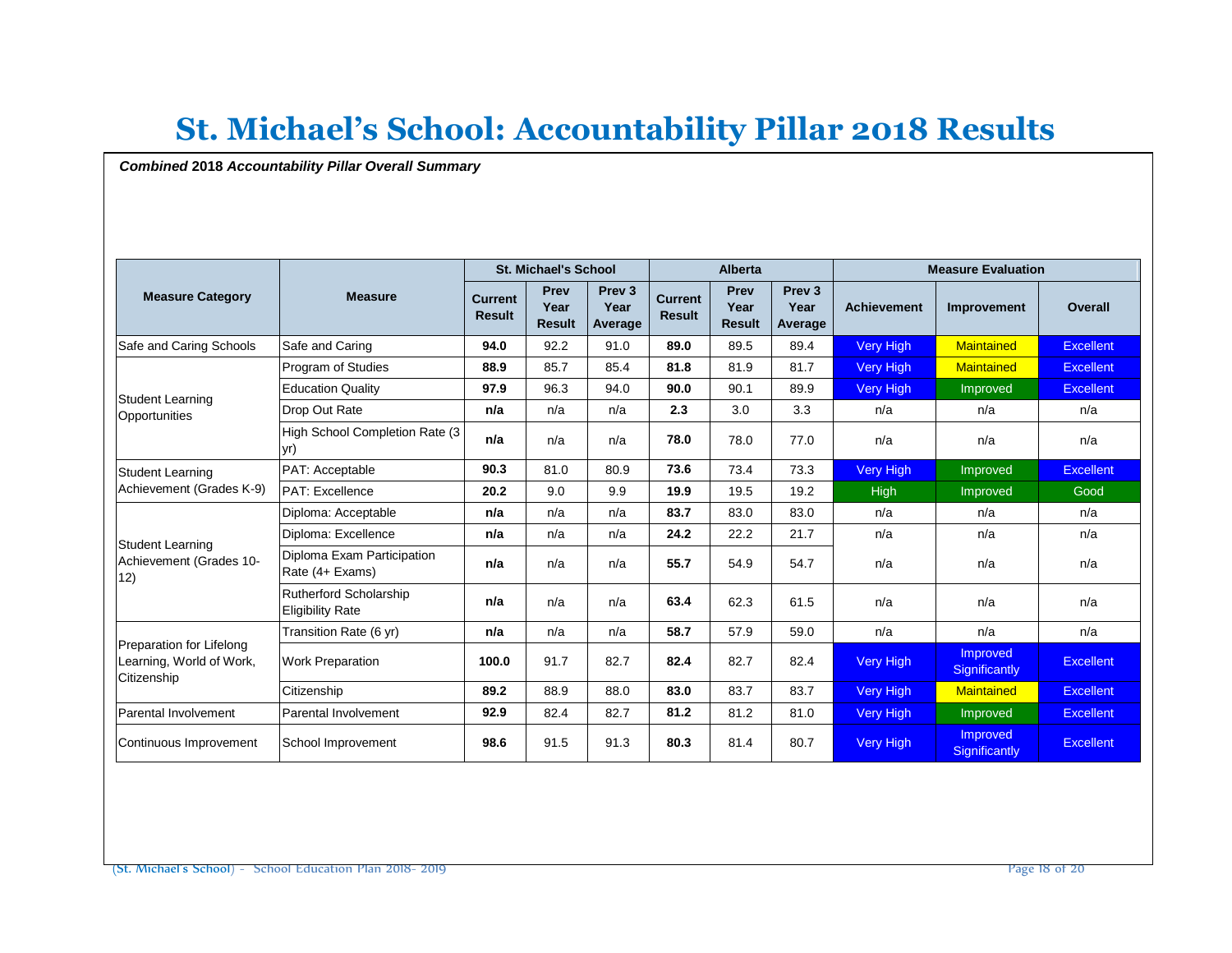# **ACCOUNTABILITY PILLAR RESULTS**

| <b>School Strategies by Measure</b>                           | <b>Indicators of Success</b>                                                                                                                                                                                                                                                                                                                   |
|---------------------------------------------------------------|------------------------------------------------------------------------------------------------------------------------------------------------------------------------------------------------------------------------------------------------------------------------------------------------------------------------------------------------|
| Safe & Caring Schools                                         | 94.0% success rate. We maintained a very high achievement and<br>remained excellent overall. AB average = 89.0%.                                                                                                                                                                                                                               |
| <b>Student Learning Opportunities</b>                         | 88.9% success rate for Program of Studies. We maintained a very<br>high achievement and remained excellent overall. AB average =<br>81.8%.                                                                                                                                                                                                     |
|                                                               | 97.9% success rate for Quality of Education. We improved from the<br>previous year's<br>result of 96.3% and remained excellent overall. AB average = 90.0%.                                                                                                                                                                                    |
| <b>Student Learning Achievement</b>                           | P.A.T. acceptable rate = 90.3% AB average = 73.6%<br>Achieved a very high result, 9.3% increase from last year, excellent<br>overall.<br>P.A.T. excellence rate = 20.2% An 11.2% increase from last year!<br>This was our only areas of concern from the previous year and has<br>now become a status of good. $\odot$<br>AB average $= 19.9%$ |
| Preparation for Lifelong Learning, Citizenship, World of Work | 100% success rate for Work Preparation! (Up 8.3% from last year).<br>This category has continued to improve significantly in the last three<br>years. Excellent overall. AB average = 82.4%<br>Maintained a very high result in citizenship of 89.2%, excellent<br>overall. AB average = 83.0%                                                 |
| Parental Involvement                                          | 92.9% success rate for Parental Involvement at our school. We<br>maintained a very high achievement and excellent overall. This is up<br>10.5% from last year! AB average = $81.2$                                                                                                                                                             |